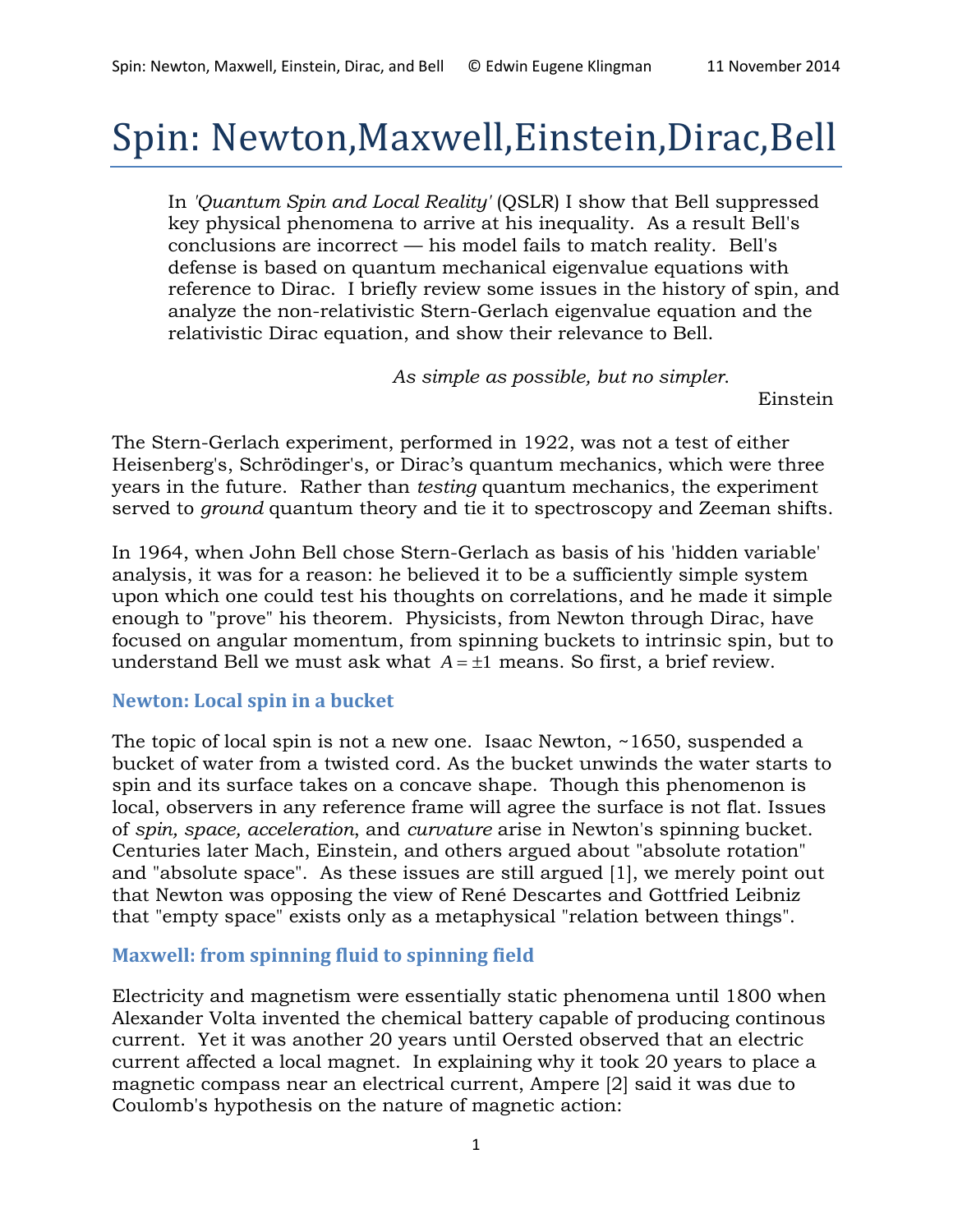*"Everyone believed this hypothesis as though it was a fact.… Everyone resists changing ideas to which he is accustomed."*

Today everyone believes Bell's 50-year-old hypothesis that local realism cannot produce quantum correlations, as though it is a fact. This paper and my longer '*Quantum Spin and Local Reality*' (QSLR) [3] examine this belief in detail. Some believe Bell's theorem has been proved by experiments. Not so. What *has* been proved by experiments is that Nature does not respect Bell's inequality, not that Bell's inequality actually precludes local realism.

The three primary forces of Nature – gravity, electricity, and static magnetism – pulled or pushed in straight lines, but Oersted determined that the force of the current on the compass acted in circles around the current. Faraday confirmed this and invented the electric motor, extracting circular motion from electrical current, and the (inductive) dynamo, extracting current from circular motion. This self-taught physicist was deficient in math, as he explained to Ampere: …not having the mathematical tools and power of entering with facility into abstract reasoning,

*"I am obliged to feel my way by facts placed closely together."*

Faraday conceived of lines of force – "*every electric current created a circular magnetic force around itself – a force that seemed to have a physical presence in the surrounding space.*" Fortunately, a physicist with superb mathematical skills, James Clerk Maxwell, formalized Faraday's concepts, and became convinced that Faraday was right – fields of force truly *existed* in space.

*"Magnetic energy was akin to kinetic energy."*

Maxwell transformed Faraday's *lines of force* in space to *fields existing in space* and formulated Maxwell's equations. Today the concept of field is so ingrained that hundreds of fields have been proposed as the basis of a multiverse [4], but only a very small number of physically real fields can actually be exhibited.

## **Einstein: there is no space "empty of field"**

Maxwell's 1860s development of electromagnetic theory laid the grounds for today's physics. From a physics in which fields were unknown, and 'action-ata-distance' prevailed, Maxwell prepared the way for Einstein [5] to state

*"There is no such thing as empty space, i.e., a space without field."*

Like Newton, Einstein did not view 'empty space' as a metaphysical or abstract relation between 'things'. He believed in physical reality, and in a 1935 paper, EPR [6], questioned whether quantum mechanics is a complete theory. His central point dealt with physical reality: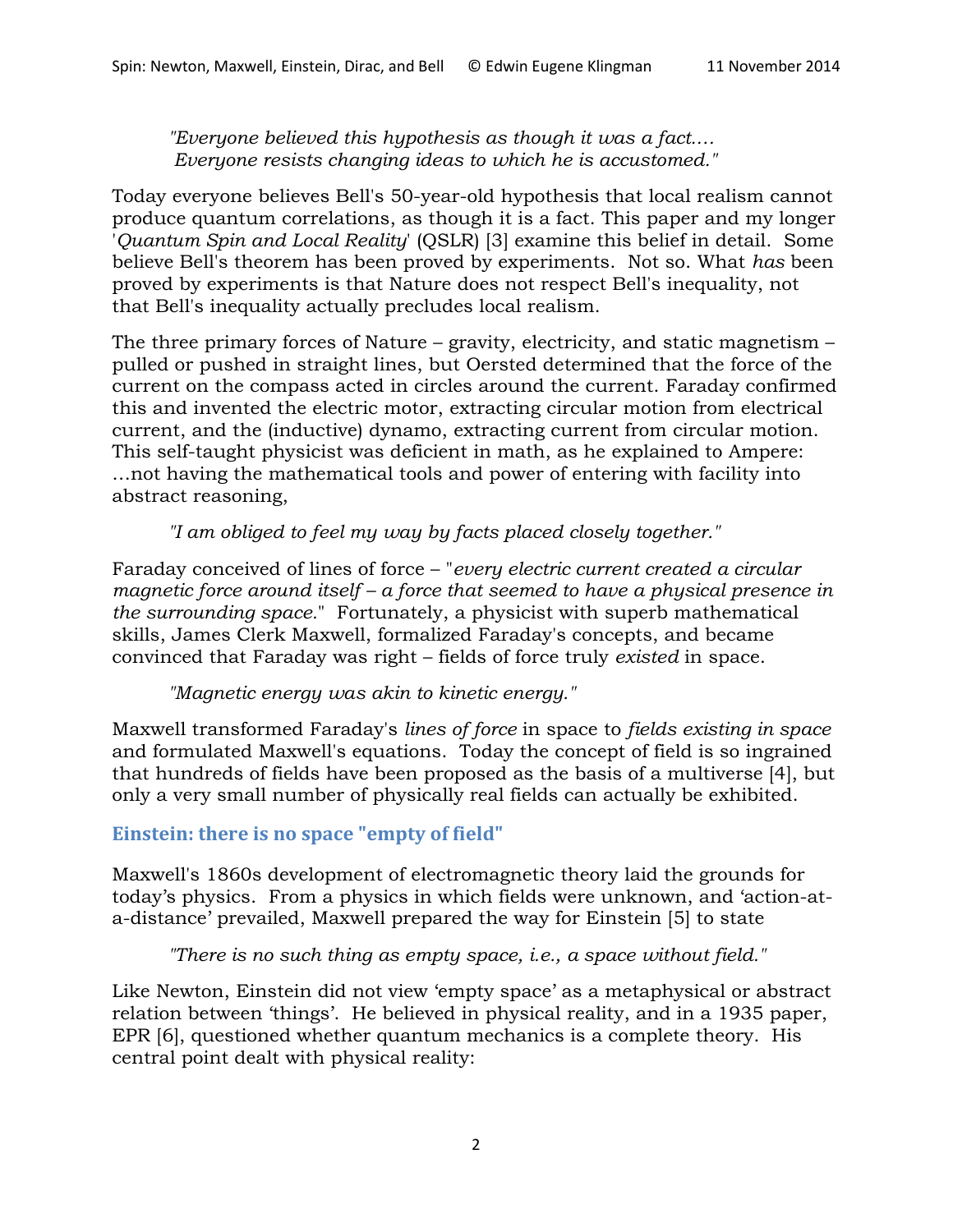*"If, without in any way disturbing a system, we can predict with certainty … the value of the physical quantity then there exists an element of physical reality corresponding to this physical quantity."*

This brief review establishes the key concepts of classical fields, as occupying space and having energy, and of having local physical reality. We now treat the topic of whether or not local reality is compatible with quantum mechanics.

**Bell: No local realism model can produce quantum statistics.**

Analyzing EPR in search of a classical explanation of quantum correlations Bell [7] formulated a model that fails to produce quantum correlations. Bell implied that he has explored 'all possible ways' such models could exist, and concluded that local causality (a.k.a. local reality) does not exist.

The current situation (17 Oct 2014) is summarized [30]:

*"Though the original intent of EPR was to show that quantum mechanics is not complete, the standard present view is that entangled particles do experience nonlocal correlations."*

The following paper in the same journal [31] begins:

*"The correlations resulting from local measurements on an entangled quantum state cannot be explained by local theory."*

QSLR focuses on deriving a local classical model that explains the correlations. But Bell's defenders challenge the model on quantum mechanical grounds. Analysis of, and answering, this challenge is the goal of this paper.

# **A brief discussion of the problem**

In the October 2014 issue of *Physics Today*, Zurek [16] presents an article on *Quantum Darwinism* and mentions the *Quantum Credo*. Since a Credo is a statement of religious belief, that is not an entirely unrealistic description. A major belief in quantum mechanics is summed up in an email [11] as follows:

- A. *Electron spin has two eigenvalues* ±1
- B. *In an idealized experiment the eigenvalues are determined exactly.*

## *A implies B.*

There are several ways to address this but let me first put it in context. QSLR [3] contends that Bell suppressed the physics of the Stern-Gerlach experiment by replacing the force  $F \cos \theta$  by  $F \cos \theta / |\cos \theta|$ . The paper presents and proves an *Energy-Exchange theorem* that says the energy of precession of the particle spin and the B-field will drain or dissipate into the deflection energy that is the output of the Stern-Gerlach experiment, and will do so in a  $\theta$ -dependent way,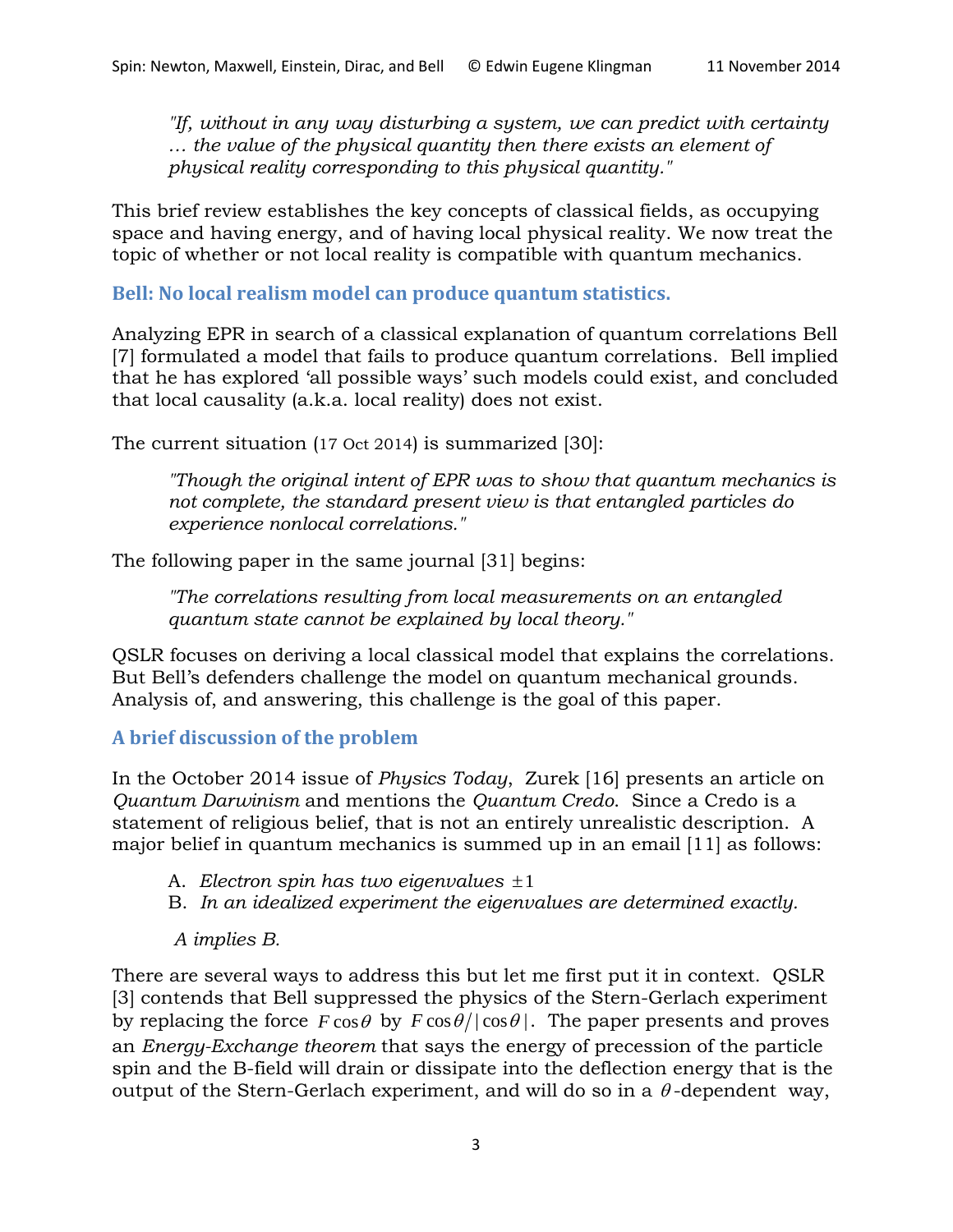where  $\theta$  is the angle of precession. This should result in a  $\theta$ -dependent deflection as appears to be the case in the iconic postcard. *QSLR* develops an ontological model of reality. Recall that spin magnetic moment  $\vec{\mu}$  precesses in a homogeneous magnetic field  $B$  with frequency  $\omega$ . Bell assumes that the angle of precession  $\theta$  is constant and that spin projection is measured as  $\pm 1$ by  $\sigma_z$  (for  $B\|\vec{z}$  $\vec{B}$ || $\vec{z}$ ). But Stern-Gerlach will not work in a homogeneous B-field, which would produce no deflection, a null result. Instead inhomogeneity is which would produce no deficition, a numericant. Instead inhomogeneity<br>required, which produces a force  $\vec{F} = \vec{\nabla}(\vec{\mu} \cdot \vec{B})$  with resultant energy  $\vec{F} \cdot d\vec{z}$  $\cdot d\vec{z}$ . Thus the appropriate particle energy is represented by

$$
E = -\mu \cdot \vec{B} + \vec{\nabla}(\vec{\mu} \cdot \vec{B}) \cdot d\vec{z}
$$

which, contrary to Bell, is  $\theta$ -dependent, where  $\theta$  is the angle of precession. The physics of this is described in *Quantum Spin and Local Reality* (QSLR).

## **The spread in the data**

Albert Messiah, in *Quantum Mechanics,* [18] [page 2]: The atom has a permanent magnetic moment  $\vec{\mu}$ , "considered as little gyroscopes of angular momentum  $\vec{L}$ proportional to  $\vec{\mu}$ :  $\vec{\mu}$  =  $m\vec{L}$ ." In magnetic field B, angular momentum executes a precession motion about B. If B is constant, the magnetic energy  $-\vec{\mu} \cdot \vec{B}$ remains constant… If B is not constant, the center of mass of the atom is subject to a force  $\vec{F} = \vec{\nabla}(\vec{\mu} \cdot \vec{B})$  and suffers a certain deflection [page 26]:

*"The appearance on the screen of a more or less spread out distribution of impacts indicates that the atoms are not all in the same initial condition and that the dynamical variables defining the initial states are statistically distributed over a somewhat extended domain."*

This is exactly the problem addressed in *Quantum Spin and Local Reality.* In a nutshell, it is the problem. It is evident in the famous postcard that Stern and Gerlach sent to Bohr, showing the results of their experiment. The data are clearly spread out, not concentrated into a point or line, and the question is *why?* In my local realism model, these are the rational outputs derived from straightforward physics. But it is entirely possible this spread represents a spread in velocities, thermal noise, or other artifacts.



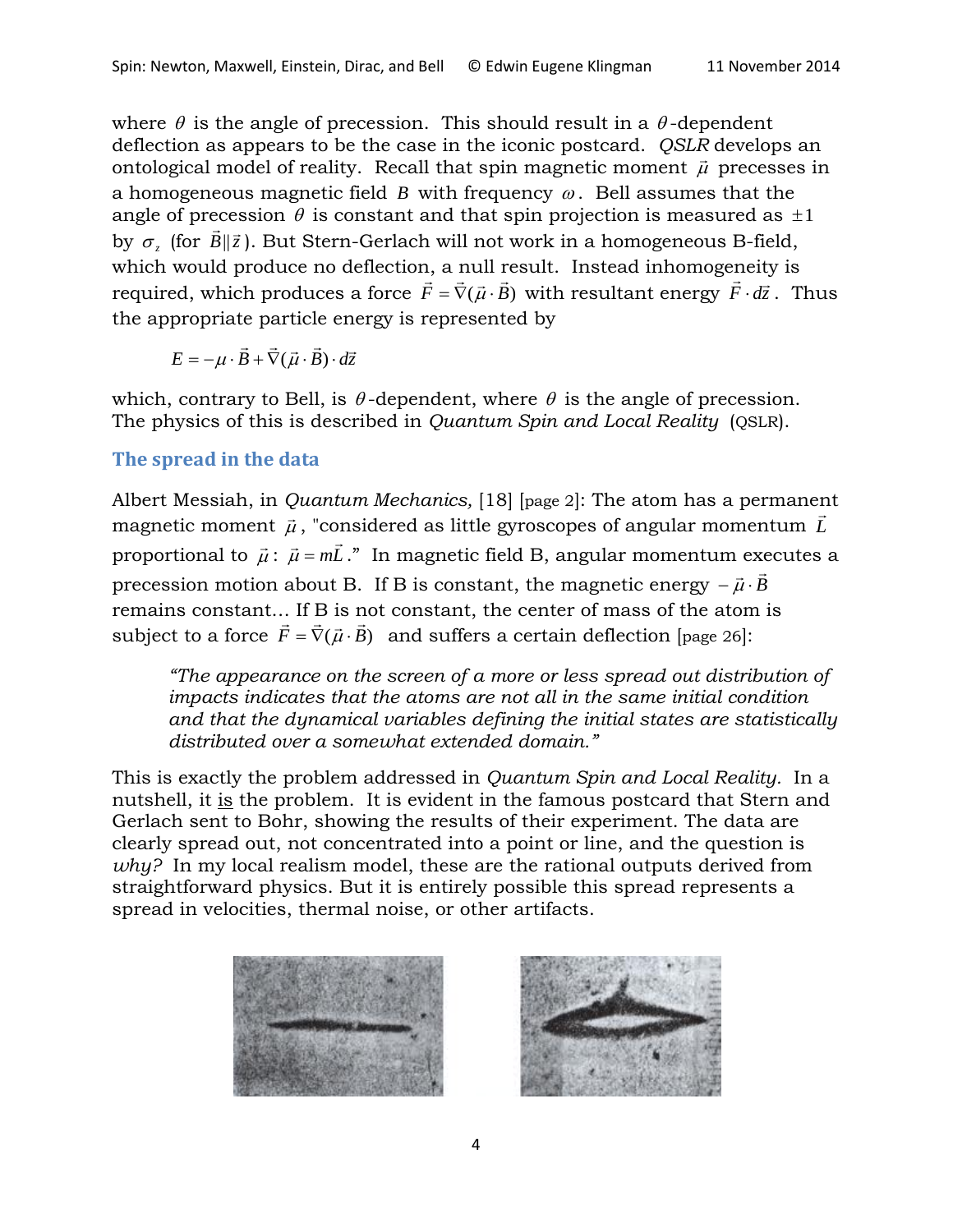#### **The statement of the problem**

The problem seen by some Bell defenders [11] is as follows:

*"A) electron spin has two eigenvalues*  $\pm 1/2$ 

*B) in an idealized experiment the eigenvalues are determined exactly."*

Further:

*"A is a prediction of the Dirac equation and ... B is part of the definition of an 'idealized experiment'. So yes, A implies B."*

The "So" implies that the argument clause is necessary to the implication. And "*B is a part of the definition of an ideal experiment*" is equivalent to *A implies B by definition*. Thus 'eigenvalues' is a key argument for attacking local realism:

A) Eigenvalues + B) idealized experiment  $\Rightarrow$  A implies B



Thus, if I understand this correctly, my *local classical model* of Stern-Gerlach, which is *not* intended to be a quantum mechanical model, but only to produce quantum mechanical correlations, is seen to conflict with the basic credo of quantum mechanics. There are several ways to address this, and I do so now.

#### **The issue of ideal experiments**

First, the logic appears to be 'A implies B by definition'. While I don't know the definition of an *idealized experiment*, it is significant that the argument is about 'idealized experiment' rather than 'realized experiment'. An experiment, according to Bell, is based on [page 217]

"*contriving artificially simple systems in which the number of factors involved is reduced to a minimum… But experiment is a tool, the aim remains: to understand the world.*"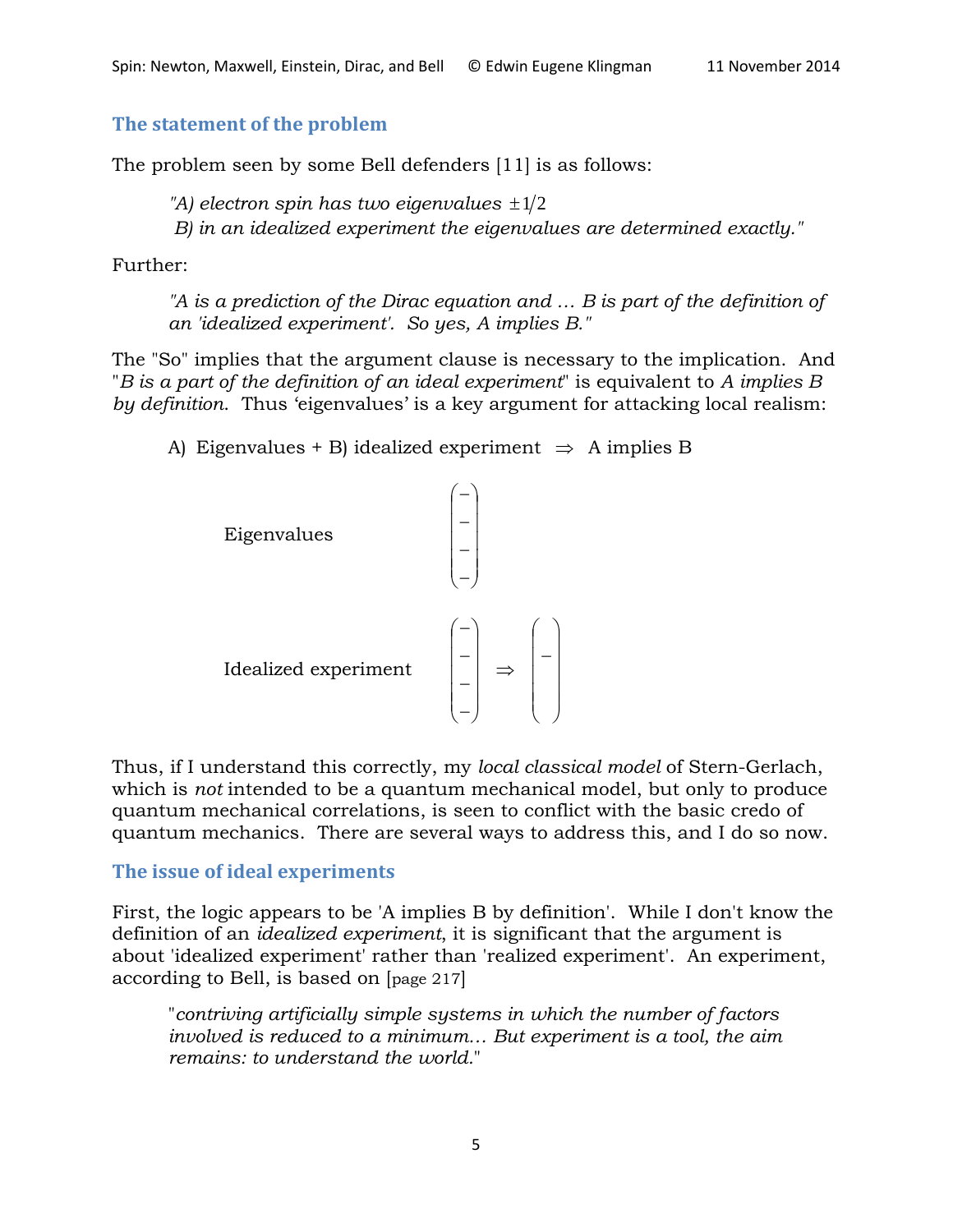For an excellent treatment of "idealized measurement", see pages 387-413 in Peres' [13] *Quantum Theory: Concepts and Methods* (including any necessary concepts treated in the preceding 386 pages). The statement B*: "in an idealized experiment the eigenvalues are determined exactly"*, is countered by Peres' treatment (see "*Fuzzy measurements*"). The contortions involved in analyzing these (see especially *Case Study: Stern-Gerlach Experiment* (page 402)) are of such nature that one cannot say in any reasonable sense "*A implies B*" from the perspective of a rigorous quantum mechanical treatment of measurement.

**The issue of eigenvalues and eigenstates**

Searching for a local explanation of quantum correlations, Bell chooses eigenvalues as the meaning of  $A(\vec{a},\lambda) = \pm 1$ . Eigen-values are concepts defined by quantum operators operating on quantum states. But what is a quantum state? In 2014 we simply don't know. Leifer states [12]:

*The status of the quantum state is one of the most controversial issues in the foundations of quantum theory. Is it a state of knowledge (an epistemic state), or a state of physical reality (an ontic state)?*

*An ontological model for […] experiments is an attempt to explain the quantum prediction in terms of some real physical properties… that exist independently of the experimenters,*

while an epistemic or 'knowledge' model leads to such questions as "*what is precessing*?" and to concepts such as *collapse of the wave function*. Einstein's belief was in "real physical properties" that exist independently, and our local model assumes the same.

#### **Review of Quantum Mechanical model of spin**

We first review Susskind's [8] nonrelativistic treatment of spin: We define a 2 dimensional spin state vector,  $|u\rangle$  and  $|d\rangle$  (*up* and *down*) with representation

$$
|u\rangle = \begin{pmatrix} 1 \\ 0 \end{pmatrix} \qquad |d\rangle = \begin{pmatrix} 0 \\ 1 \end{pmatrix}
$$

*"We know*  $\sigma$  *has definite, unambiguous values for the states*  $|u\rangle$  *and*  $|d\rangle$ , *and that the corresponding measurement values are*  $\sigma_z$  *= +1 and*  $\sigma_z$  *= -1."* 

Here  $\sigma$ <sub>z</sub> is the operator corresponding to the spin observable. Susskind states this as *Principle 2*:

*"The eigenvectors of*  $\sigma_z$  *are*  $|u\rangle$  *and*  $|d\rangle$ . *The corresponding eigenvalues are +1 and -1. We express this with the abstract equations*

$$
\sigma_z |u\rangle = + |u\rangle \qquad \sigma_z |d\rangle = -|d\rangle \qquad (3.12)
$$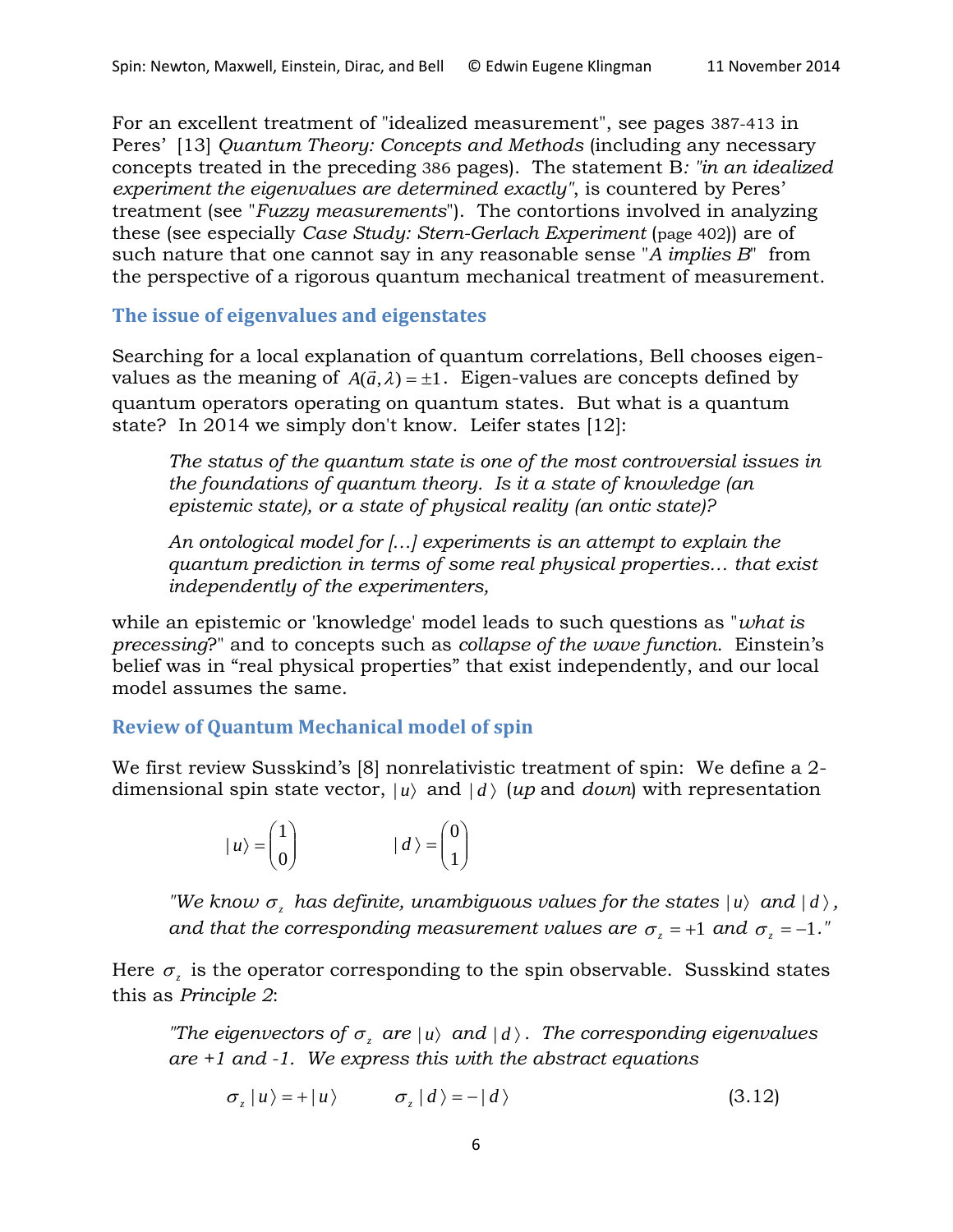We combine these into

$$
\sigma_z \mid \pm \rangle = \pm \mid \pm \rangle
$$

This eigenvalue equation recalls the time-independent Schrödinger equation,

$$
H | E_j \rangle = E_j | E_j \rangle
$$

where *H* is the Hamiltonian operator, and the observable values of energy are just the eigenvalues,  $E_i$ , of *H*, with corresponding eigenvectors  $|E_i\rangle$ . For a magnetic field along the z-axis, the Hamiltonian is proportional to  $\sigma$ .

$$
H = \frac{\hbar \omega}{2} \sigma_z \sim \vec{\sigma} \cdot \vec{B} = \sigma_x B_x + \sigma_y B_y + \sigma_z B_z
$$

Based on this, Bell [9] claims that the measurement results for any hidden variable model must be  $\pm 1$ . He does so based on a model in which he has suppressed the relevant physics and assumed that the spin precesses as it traverses the apparatus. He expresses this requirement as  $A(\vec{a}, \lambda) = \pm 1$  and

 $B(\vec{b},\lambda) = \pm 1$  where *A* is Alice's measurement result based on her choice of  $\mathcal{L}(\mathcal{S}, \mathcal{N})$  and the *hidden parameter*  $\lambda$ , and similarly for Bob. As a result [10],

*"Bell proved that some predictions of quantum mechanics cannot be reproduced by any theory of local variables."* 

Our emphasis is on *any*. *Physical Review Letters* is full of statements this general, with absolutely no qualifications. But Bell's local defenders do not really mean "any" theory. They mean only any theory that produces  $\pm 1$  results.

## **The issue of eigenvalue versus counter value**

But what is  $A(\vec{a}, \lambda) = \pm 1$  ? According to Bell, there are *two ways* to define this. His first way (page 14) is  $A : \hat{\sigma} \cdot \vec{a} = \pm 1$  which is an eigenvalue-based result. His second way (page 84) states that *A* is a variable that takes values  $\pm 1$  according to whether counter 1 does or does not register (and  $B = \pm 1$  for counter 2.) While his discussion of counter values is based on simulation, the fact is that *almost all* photon-based 'Bell test' experiments to date use *counter* values, not *eigen* values. We will consider both cases.

Assume, for purposes of discussion that Bell is based on spin eigenvalues, and that *ideal experiments* determine eigenvalues exactly. Then one must define how such eigenvalues are determined, and how they are measured. Susskind claims that experiments always yield  $\pm 1$ , then proceeds to construct an eigenvalue equation that yields the same. On this basis Bell's defenders use circular logic to insist that measurements *must be* ±1, despite any evidence to the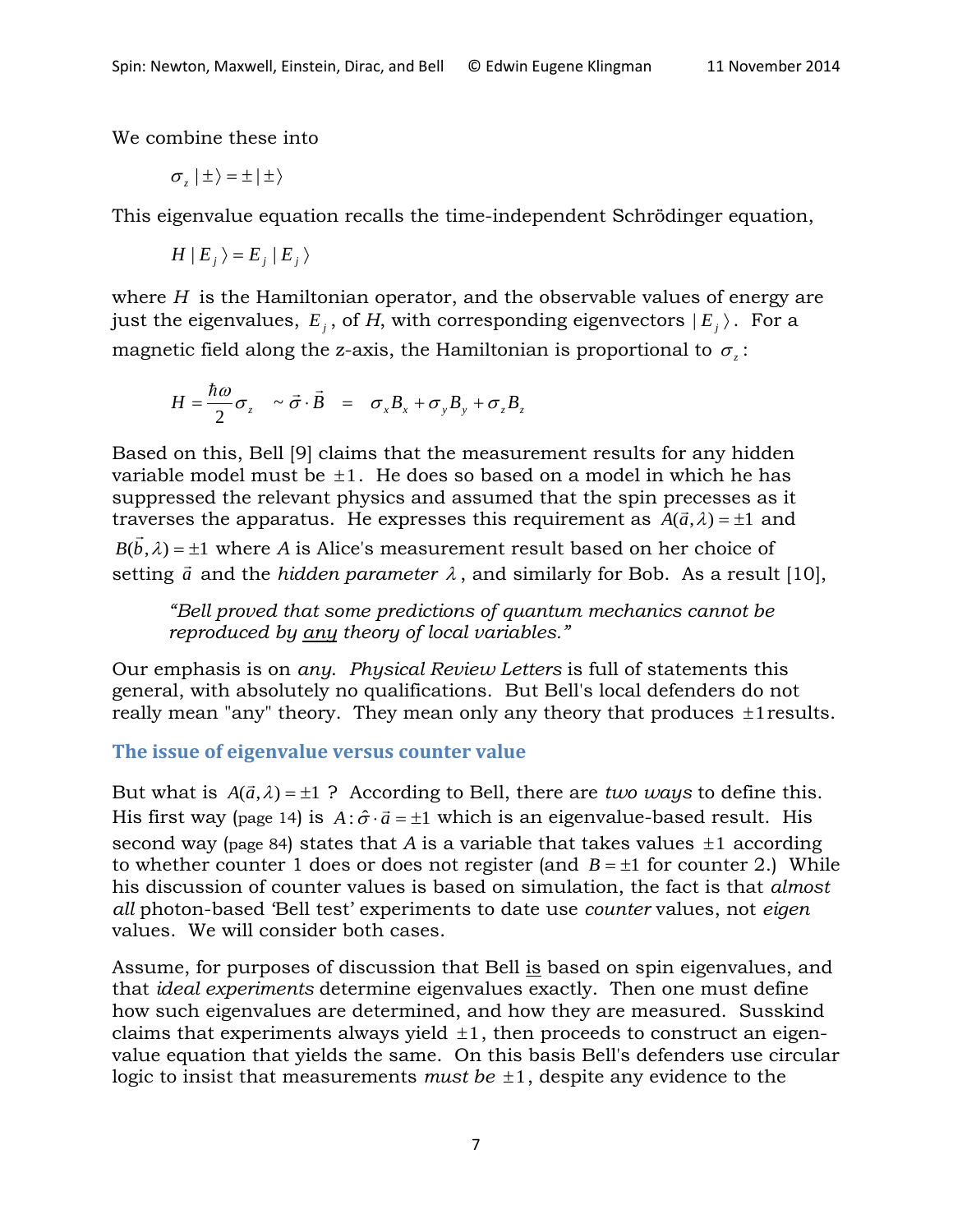contrary. And on this basis Bell assumes locally causal hidden variables  $\lambda$  that determine A and B, and he assumes instrument settings  $\vec{a}$  and  $\vec{b}$ , such that

 $P(a,b) = \overline{A(a,\lambda)B(b,\lambda)}$ 

and shows that this cannot yield the quantum prediction

 $P(a,b) = \langle singlet \, | \, a \cdot \sigma(1) \, b \cdot \sigma(2) | \, singlet \, \rangle = -\cos(a,b)$ 

which is not locally causal.

Although Bell extensively discusses Stern-Gerlach and spin, some argue [14] that "*Stern-Gerlach is not fundamental to Bell's work*", sometimes going so far as to say "physics has nothing to do with it" (it's just mathematics!). If Stern-Gerlach has nothing to do with it, then we should ignore Bell's discussion of the value  $\hat{\sigma} \cdot \vec{a} = \pm 1$  in favor of his statement [page 84] that *A* is

*"a variable which takes the values* ±1 *according to whether counter 1 does or does not register." (and B the same).*

So does ±1 represent an *eigen* value or a *counter* value? If one insists that Stern-Gerlach has nothing to do with Bell [I've heard this too many times to dismiss it] then the number of counts at a given angle (*a*,*b*) has nothing to do with eigenvalues, but only with how likely the particles are to trigger a counter for a given angle, a density matrix. Ideally, this likelihood will be encoded in a classical measurement. A probability distribution determines the counts at any given angle. That is why actual experiments produce the "correct" or quantum given angle. That is why actual experiments produce the correct or quantum<br>correlation,  $-\vec{a}\cdot\vec{b}$  , a correlation that <u>cannot</u> be explained by local causality via quantum mechanics, since QM includes *both remote results* in the one term as seen above, where  $\theta = (a,b)$ . In fact, the  $-\cos(a,b)$  result falls out of what is essentially a *geometric formula,* having perhaps been derived from "eigenvalue" arguments, but having no necessary relation to eigenvalues in actuality [15].

In an excellent text [13] (page 160) Peres makes the following statement:

*"Bell's* [paper] *is not about quantum mechanics. Rather, it is a general proof, independent of any specific physical theory, that there is an upper bound to the correlation of distant events, if one just assumes the validity of the principle of local causality."*

But Peres is mistaken. Bell's paper is about quantum mechanics. There is absolutely no other reason to impose the constraint  $A(\vec{a}, \lambda) = \pm 1$  on the results of measurement. It is strictly a quantum mechanical argument that Bell's defenders are making concerning eigenvalues and the quantum credo.

In fact, Peres [13] (p. 167) uses a table-based analysis to show that one cannot derive a transcendental function such as  $-cos(a, b)$  with only  $\pm 1$ 's. For actual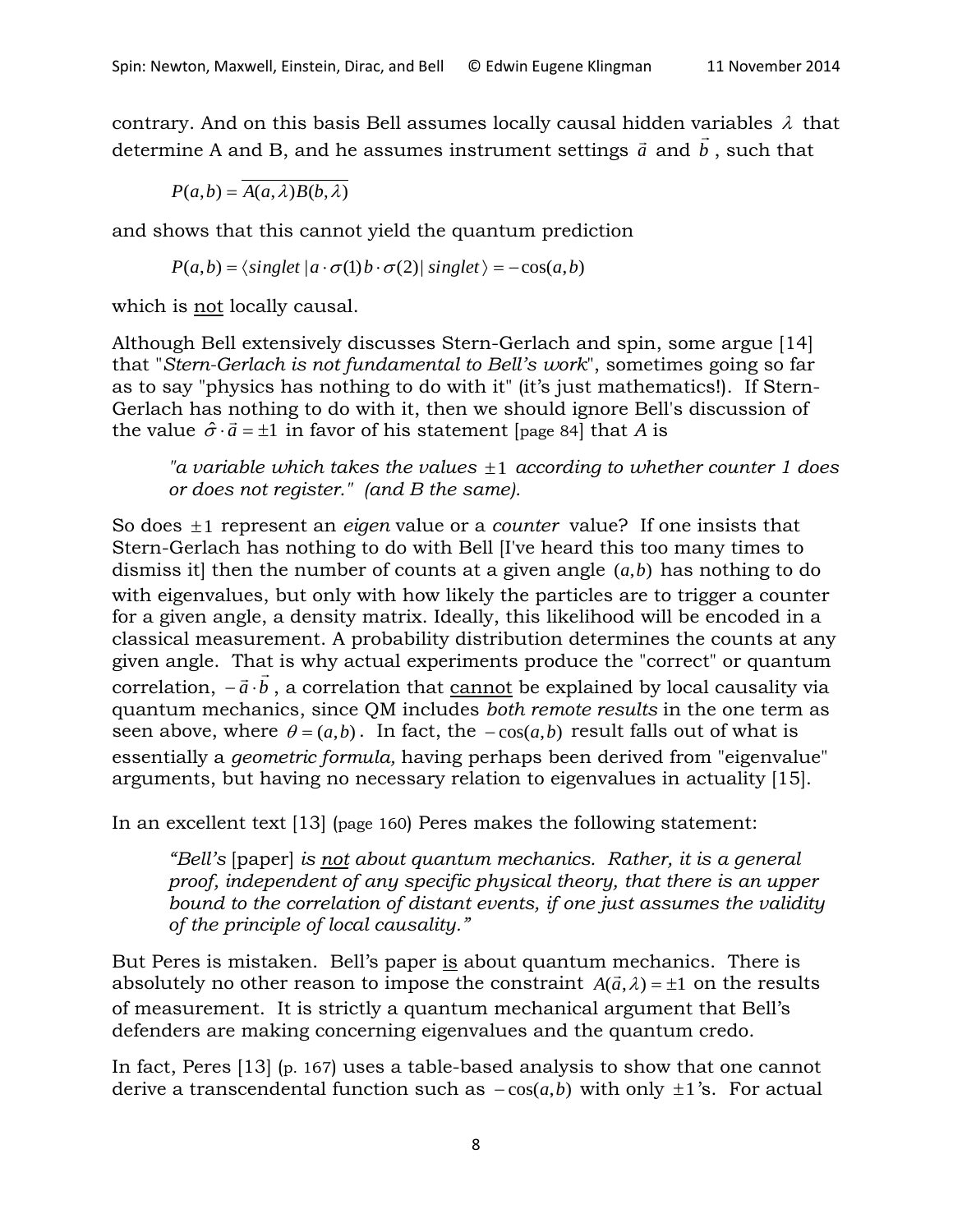experiments, this implies that ±1 eigenvalue measurements *cannot* yield the correlation. This immediately makes one wonder how Bell experiments could  $\alpha$  correlation. This immediately makes one wonder now ben experiments could<br>actually produce the  $-\vec{a} \cdot \vec{b}$  correlation, since they are supposedly measuring  $±1$  eigenvalues. It is this that causes physicists to hypothesize the unintuitive (i.e., "weird") concept of 'entanglement'. But it is nevertheless hard to see how entanglement, if it exists, can change the calculations!

On the other hand, if, as Bell states (page 84), the ±1 represents a *counter* value, (as is the case in all photon-based experiments) instead of an eigenvalue, and if the counter values are  $\theta$ -dependent (as they are!) then the variation in counts, corresponding to different probability densities for different  $\theta$ , *can* produce the desired correlation. This argument seems to suggest that the  $\pm 1$  values are really counter values, not eigenvalues.

Because the quantum mechanical approach is unable to calculate individual results, but can only calculate probabilistic results *given nonlocal information*, quantum mechanics is incapable of describing local reality. Bell's 'hidden variable' model suppresses the actual local physics, compressing a range of measurements (deflections in Stern-Gerlach) into two values, +1 and -1.

## **The issue of throwing away local information**

Does it make sense to require a classical deterministic solution (which is local) to throw away all information about what's really going on at each local experiment, simply because the quantum mechanical statistical formulation (which is not local) makes no use of this information? If so, then Bell's defenders are correct: one cannot achieve quantum correlations with a local model that is forced to throw away information. But what is the point of this? It makes no sense to me; after reading countless papers, a dozen or so quantum mechanics and quantum field theory texts, and after arguing for many hours, nothing has conveyed the sense to me of this approach. Was Bell searching for a classical explanation of quantum statistical results or was he simply playing games?

Some of us want to know how quantum results can be obtained with classical physics. We are not bound by faith to protect a particular interpretation of quantum mechanics. Why *not* look for a local physics model? As Susskind [17] just pointed out, quantum mechanics and gravity are *not* the final word.

The above discussion has taken the approach that "spin eigenvalues" are not really the issue, yet Bell's current defenders insist they are, referencing Dirac's equation as authority. So we now look at Dirac. Although a Stern-Gerlach experiment is non-relativistic, many consider spin to be fundamentally defined by Dirac. Our purpose is to address confusion, not to serve as text or tutorial on the Dirac equation, so I refer to standard texts for details. In discussing a particular text I use equation numbers used in that text.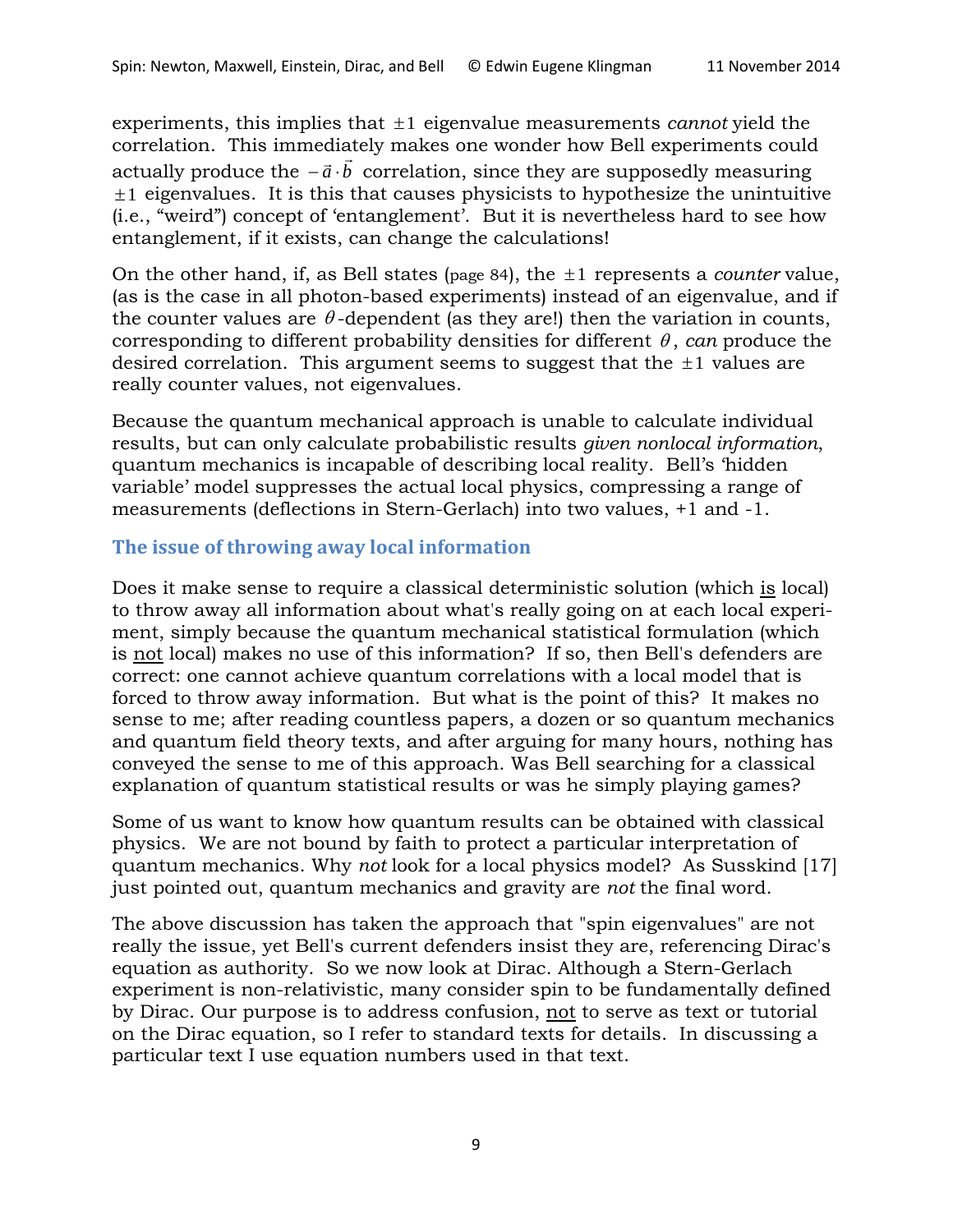#### **Review of Dirac equation**

Srednicki, in *Quantum Field Theory*, [19] reminds us that special relativity tells us that *physics looks the same in all inertial frames*, and tests this claim with the relativistic Klein-Gordon equation

$$
(\partial_{\mu}\partial^{\mu} + \kappa^{2})\psi = 0
$$
 where  $\partial_{\mu}\partial^{\mu} = \frac{1}{c^{2}}\frac{\partial^{2}}{\partial t^{2}} - \nabla^{2}$  and  $\kappa = \frac{mc}{\hbar}$ .

He finds that Alice's form of this equation is equivalent to Bob's form of the equation *in every inertial frame*, but also that probability is not conserved. Thus, to preserve probability, Dirac derived another equation. Although treatments of Dirac often digress into a discussion of the interpretation of *negative energy states*, we will stay focused on spin. B.R. Martin [20] states:

*The Dirac equation is of the form*

$$
i\hbar \frac{\partial \psi(\vec{x},t)}{\partial t} = H(x,\hat{p})\psi(\vec{x},t)
$$
\n(1.1)

*where*  $\hat{p}$  *= −iħ* $\bar{\nabla}$  *is the usual quantum mechanical momentum operator and the Hamiltonian was postulated by Dirac to be*

$$
H = c\,\vec{\alpha}\cdot\hat{p} + \beta\,mc^2\tag{1.2}
$$

The coefficients  $\vec{\alpha}$  and  $\beta$  are determined by the requirement that the *solutions of (1.1) are also solutions of the Klein-Gordon equation*

$$
-\hbar^2\frac{\partial^2\psi}{\partial t^2} = -\hbar^2c^2\nabla^2\psi + m^2c^4\psi\ .
$$
 (1.3)

*This leads to the conclusion that*  $\vec{a}$  and  $\beta$  *cannot be simple numbers; their simplest forms are 4 x 4 matrices. Thus the solutions of the Dirac equation are four component wave functions (called spinors) with the form*

$$
\psi(\vec{x},t) = \begin{pmatrix} \psi_1(\vec{x},t) \\ \psi_2(\vec{x},t) \\ \psi_3(\vec{x},t) \\ \psi_4(\vec{x},t) \end{pmatrix}
$$
\n(1.4)

Dirac: Spin in the relativistic equation

Steven Weinberg [21] notes: Dirac showed that

*in a central field, the conservation of angular momentum takes the form*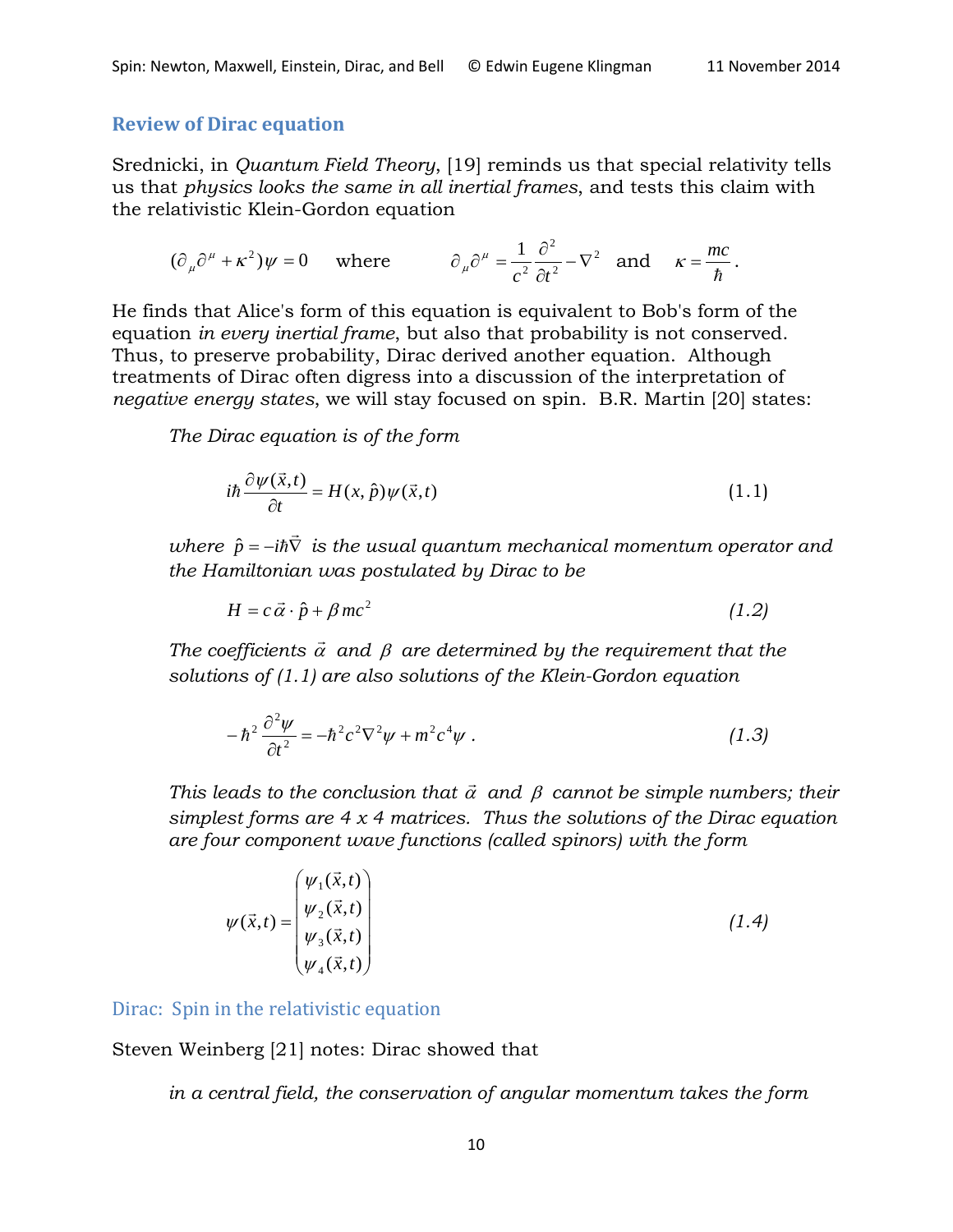$$
[H, -i\hbar \vec{r} \times \vec{\nabla} + \hbar \,\hat{\sigma}/2] = 0 \tag{1.1.24}
$$

*where H is the matrix differential operator*

$$
H = -i\hbar c \,\vec{\alpha} \cdot \vec{\nabla} + \beta \, mc^2 \tag{1.1.14}
$$

*and*  $\hat{\sigma}$  *is the 4 x 4 version of the spin matrix introduced earlier by Pauli.* 

$$
\hat{\sigma} = \begin{vmatrix} 0 & 0 & 1 & 0 \\ 0 & 0 & 0 & 1 \\ 1 & 0 & 0 & 0 \\ 0 & 1 & 0 & 0 \end{vmatrix} \hat{\alpha} \rightarrow \begin{vmatrix} \sigma & 0 \\ 0 & \sigma \end{vmatrix}
$$

*Since each component of* σˆ *has eigenvalues* ±1*, the presence of the extra term in* (1.1.24)*shows that the electron has intrinsic angular momentum*  $\hbar/2$ 

Dirac's equation so far agrees with QSLR, in which I remark that:

*…the real quantized nature of the particle, the fact that the angular momentum is quantized in units of Planck's constant. That is the real phenomenon.*

Weinberg continues: (page 10)

*Dirac… obtained a second-order equation which turned out to have just the same form as the Klein-Gordon equation except for the presence on the right-hand side of two additional terms*

$$
[-e\hbar c \hat{\sigma} \cdot \vec{B} - ie\hbar c \hat{\alpha} \cdot \vec{E}]\psi. \qquad (1.1.26)
$$

*For a slowly moving electron, the first term dominates, and represents a magnetic moment in agreement with* [1.1.8] … *this magnetic moment, together with the relativistic nature of the theory, guaranteed that this theory would give a fine structure splitting in agreement (to order*  $\alpha^4mc^2$ *) with that found by Heisenberg, Jordan, and Darwin*

From 
$$
i\hbar \frac{\partial \psi}{\partial t} = H\psi
$$
 where *H* is [1.1.14] we can derive a continuity equation

$$
\frac{\partial \rho}{\partial t} + \vec{\nabla} \cdot \vec{J} = 0 \tag{1.1.28}
$$

with  $\rho = |\psi|^2$  and  $\vec{J} = c \psi^+ \alpha \psi$ , so that  $|\psi|^2$  can be interpreted as a probability. Weinberg notes that this theory achieves Dirac's primary aim: *a relativistic formalism with positive probabilities.*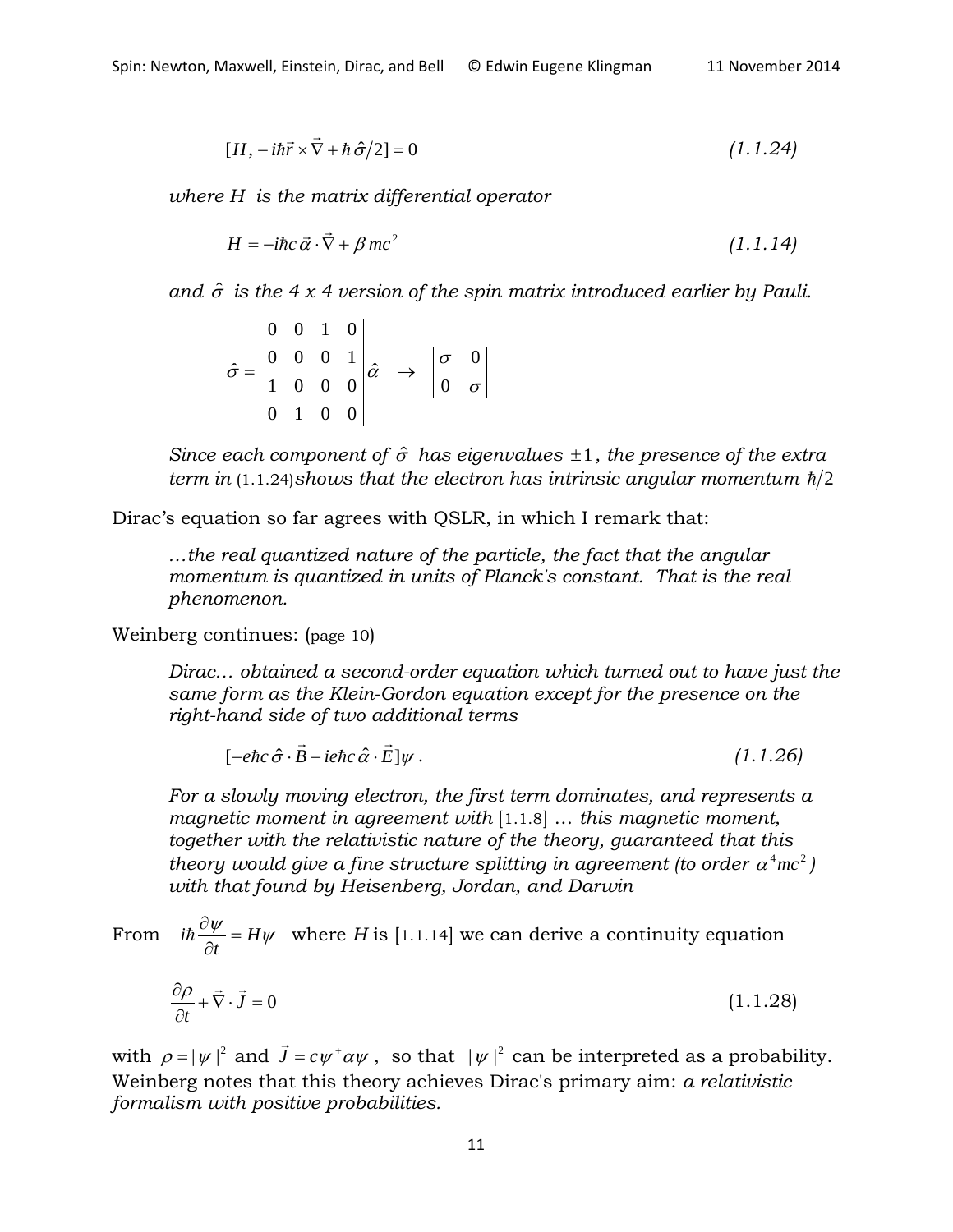*For a given momentum p , the wave equation (1.1.13) has four solutions of the plane wave function*

$$
\psi \propto \exp\left[\frac{i}{\hbar}(\vec{p}\cdot\vec{x}-Et)\right].
$$
 (1.1.30)

*Two solutions with*  $E = +\sqrt{p^2c^2 + m^2c^4}$  *correspond to the two spin states of an electron with*  $J_z = \pm \hbar/2$ . The other two have  $E = -\sqrt{p^2 c^2 + m^2 c^4}$ , and no *obvious physical solution.*

Weinberg goes on to discuss the problems of negative energy states which are of no concern to us here.

## **But Dirac's equation has problems**

Instead we use Schweber's [22] *An Intro to Relativistic Quantum Field Theory*. After he derives the solution to Dirac's equation, Schweber states (p 91)

*Although we have derived many properties of the Dirac equation, we have not as yet given the physical interpretation to the operators appearing in the theory. The fact is that the Dirac equation in the form described above [the usual treatment of the Dirac equation] does not lend itself easily to*  simple interpretation. Consider for example the operator,  $\dot{x}$ .

$$
\dot{\vec{x}} = \frac{i}{\hbar} [H, x] = c \, \vec{\alpha}
$$

which one might want call the velocity operator. Since  $\alpha_i^2 = 1$  the absolute *magnitude of the "velocity" in any given direction is always c, which is not physically reasonable. Furthermore, since*  $[\alpha_1, \alpha_2] \neq 0$ , *it would seem that, when the velocity in any one direction is defined, the velocity in the other two directions cannot be simultaneously defined. But this would deny the existence of velocity measurements. One must conclude that there must exist another representation of the Dirac equation in which the physical interpretation is more transparent.*

In short, for a positive energy Dirac particle there are *two independent states associated with each value of the momentum*. These correspond to the two possible directions of the spin. There is a redundancy in the representation of these vectors in the usual form of the Dirac theory where the corresponding wave functions have four components.

The problem is that, when fields are present, the field can be regarded as a perturbation, which can cause transitions (at least virtual ones) between states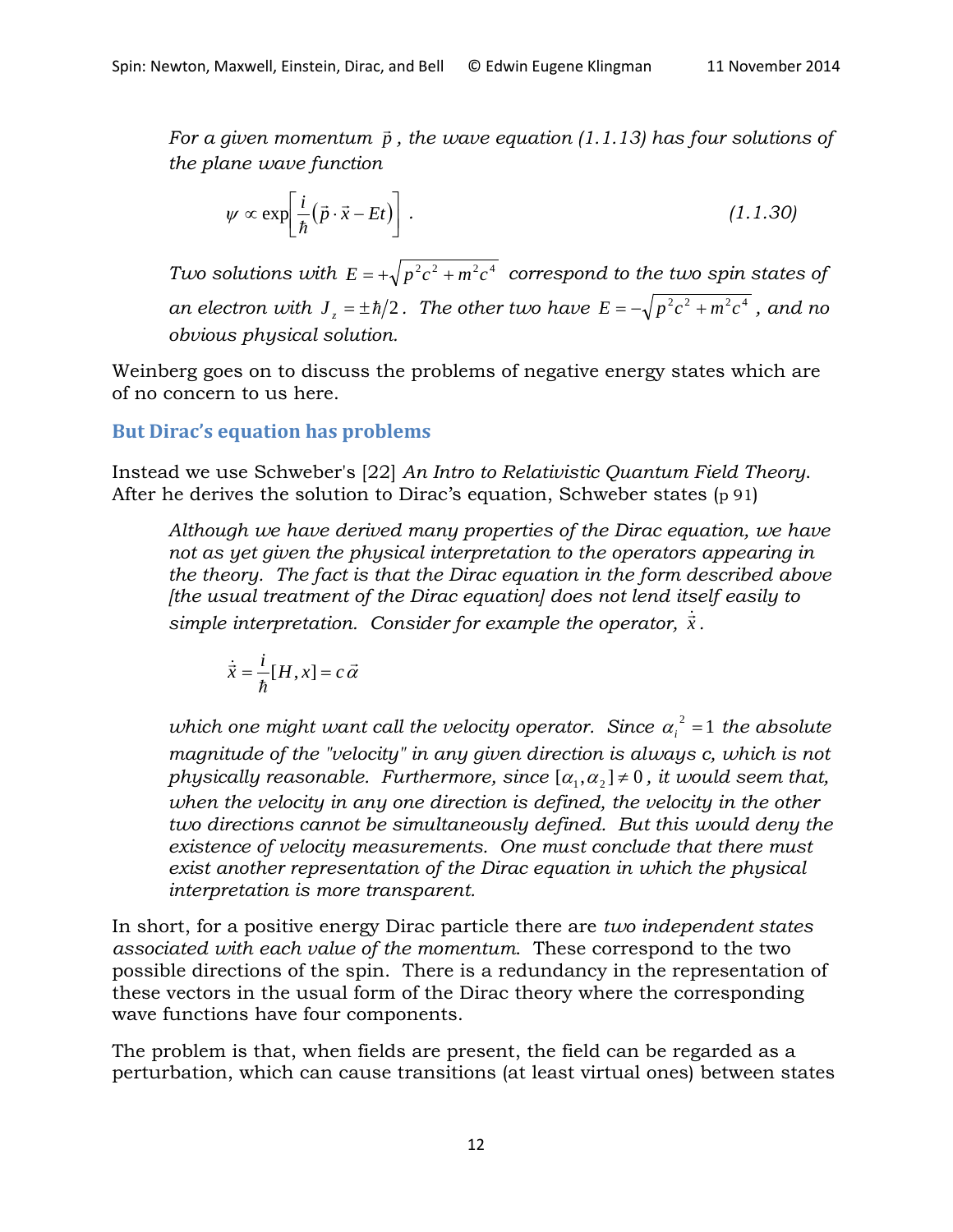with energies of opposite signs, so that a mixing of components seems to be inherent in the problem. Messiah in *Quantum Mechanics* [23] (p 940) notes:

*Due to the coupling between the positive and negative components of the four-component Dirac wave function*, [Messiah's equation (XX.183)] *is, properly speaking, no longer an eigenvalue equation.* 

This motivates the Foldy-Wouthuysen transformation, which allows one to approximate the four-component Dirac theory by a two component theory to any order in  $v/c$ , and thus remove the redundancy.

In the Dirac representation, the orbital angular momentum  $\vec{r} \times \vec{p}$  and the spin angular momentum  $\sigma/2$  are not separately constants of the motion, although their sum is. After the Foldy-Wouthuysen transformation these are decoupled and are separately constants of the motion. At this point the transformed operators representing physical quantities are in a one-to-one correspondence with the operators of the Pauli theory, thus linking the Dirac relativistic theory to the Pauli nonrelativistic theory addressed in QSLR.

But as George Trigg notes [24] (p 284), in *Quantum Mechanics,* this decoupling comes at a cost. The Foldy-Wouthuysen is not a point transformation but an integral transformation. As noted,  $\hat{\sigma}$  and  $L = \vec{r} \times \vec{p}/\hbar$  are *not* constants of the motion under H, but *are* under the transformed Hamiltonian. Because  $\Psi'(\vec{r})$ includes the contribution from values of  $\Psi(\vec{r}')$  for all  $\vec{r}'$  in the neighborhood of  $\vec{r}$ , whose extent is of order  $\hbar/mc$ , the transformed spin operator is called the 'mean' or 'average' spin  $\Sigma$ . For an integral transformation in coordinate space, the transformed state vector involves contributions from an extended region in the original description.

*The particle described by the transformed Hamiltonian is therefore 'smeared out' and interacts not only with the potential at the mean position, but with the average of the potential over the region it 'occupies'.*

The nonlocal FW transformation yielding spinor  $\Psi'(\vec{r})$  is obtained by averaging  $\frac{1}{2}$  restributes in a volume about  $\vec{r}$  whose linear dimensions are the order of the Compton wavelength of the particle (electron =  $2.4 \times 10^{-12}$  m.). Thus the spin of the 2-component Bell theory (versus the 4-component Dirac theory) does *not* of the z-component Ben theory (versus the 4-component Briac theory)  $\alpha$ <br>correspond to the spin  $\vec{\sigma}$  of the Dirac theory, but to the 'average' spin  $\vec{\Sigma}$ .

In Dirac's theory, the particle interaction with the electromagnetic potential is a In Dhaces theory, the particle interaction with the electromagnetic potential is a local interaction, acting at the location of the particle,  $\vec{r}$ . In FW representation this interaction is transformed into a nonlocal interaction over a region  $\sim (\hbar/mc)^3$ 

Most energy/momentum equations in quantum mechanics have a counterpart in classical mechanics, but observables in classical mechanics are represented by operators in quantum mechanics with consequential complexity, such as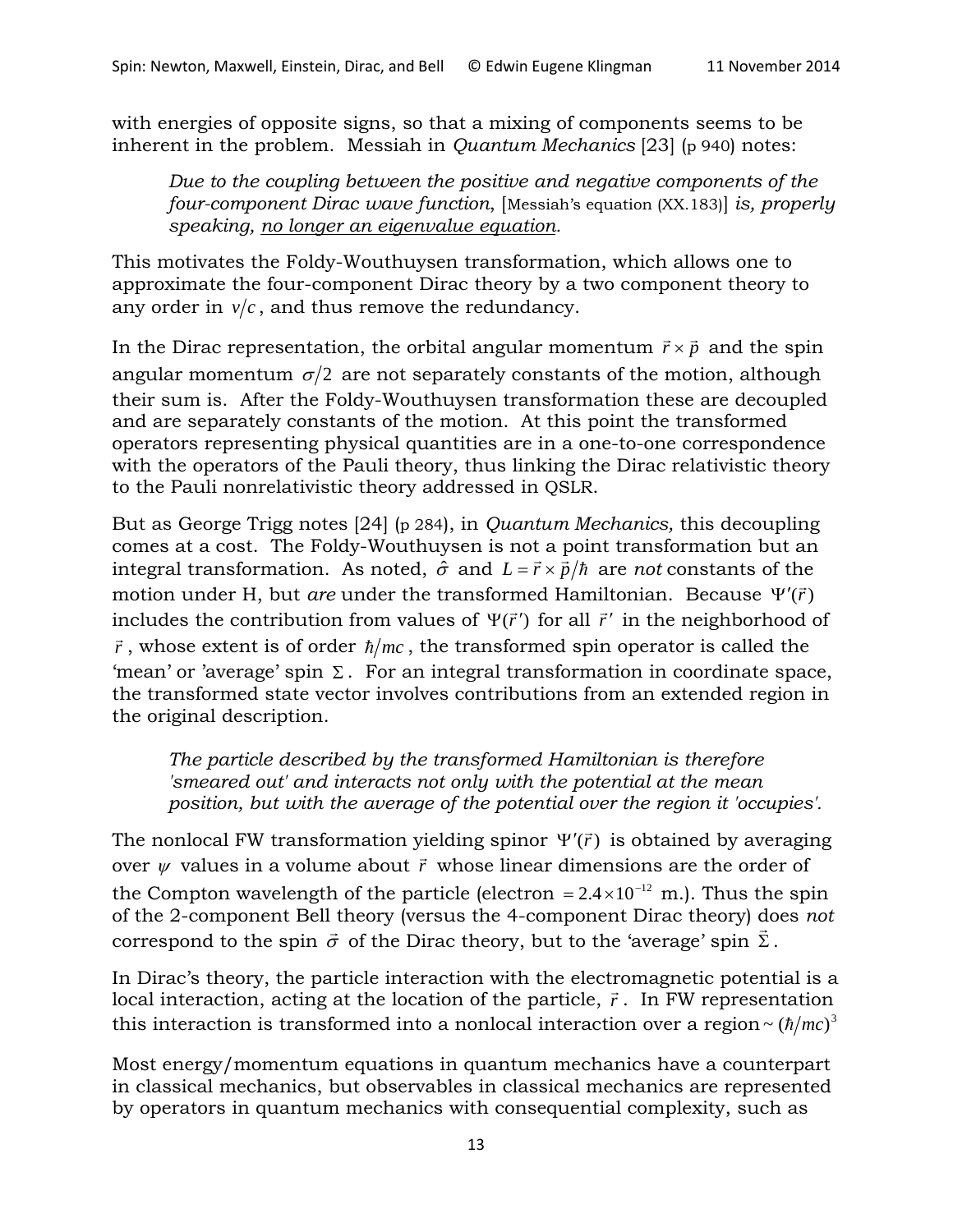the requirement that operators be Hermitian in order to produce 'real' results from complex eigenvectors. The underlying classical reality, if any, is obscured by a complex formalism, and made even more obscure by 'second quantization' of quantum field theory. Nevertheless Weinberg points out [Vol. 1 p. 49]

*Quantum field theory is the way it is because (…) this is the only way to reconcile quantum mechanics with special relativity. (…) Quantum field theory is based on the same quantum mechanics that was invented by Schrödinger, Heisenberg, Pauli, Born, and others in 1925-26…*

#### **Spin Projection in Dirac's equation**

Schweber [22] (page 82): the Hamiltonian operator  $H = c\vec{\alpha} \cdot \hat{p} + \beta mc^2$  commutes with Hermitian operator

$$
s(\vec{p}) = \frac{\vec{\Sigma} \cdot \vec{p}}{|\vec{p}|} \quad \text{where} \quad \Sigma = \begin{pmatrix} \hat{\sigma} & 0 \\ 0 & \hat{\sigma} \end{pmatrix},
$$

where  $\hat{\sigma}$  is the Pauli matrix operator, and  $\,s(\vec{p})$  is called the *helicity operator* or simply the *helicity* of the particle and physically corresponds to the spin of the particle parallel to the direction of motion. Solutions can be chosen to be  $\frac{1}{2}$  simultaneous eigen-functions of *H* and  $s(\vec{p})$ . Since  $s^2(\vec{p}) = 1$ , the eigenvalues of  $s(\vec{p})$  are  $\pm 1$ . For a given momentum and sign of the energy, the solutions can be classified according to the eigenvalues  $+1$  or  $-1$  of  $s(\vec{p})$ . A similar treatment of intrinsic spin is given by Cottingham and Greenwood [25]. After formulating the free space solution of the Dirac equation they derive the intrinsic spin of a Dirac particle in a frame where *the particle is at rest*. They then transform to a frame in which the particle has velocity v. Their *helicity operator*, useful in classifying plane wave states is again  $\vec{\Sigma} \cdot \vec{p} / |\vec{p}|$ . The expectation value of this operator in a given state is a measure of the alignment of a particle's intrinsic spin with the direction of motion in that state. Roman [26] considers, in an *arbitrary representation*, the spin operator  $s = \sigma_i p_i / |p|$ , with  $s^2 = 1$ , eigenvalues of *s* are  $\pm 1$ , and *s* commutes with the Hamiltonian  $(H = c\alpha_i p_i + \beta m_0 c^2)$  — hence energy states are simultaneous eigenstates of *s*. The operator represents the normalized projection of the spin onto the direction of the momentum.

We see that Dirac's equation can be solved for a particle at rest in free space. The magnitude of the spin is  $\hbar/2$ . The direction of the spin is undefined. It makes no physical sense to "*quantize the projection of spin in a given direction*". There are no meaningful directions defined for such a particle, other than the spin axis of the particle, which should essentially be in a random direction. Thus if Goudsmit and Uhlenbeck claimed [27] that

*the spin projection on any axis is*  $\pm 1$ *,*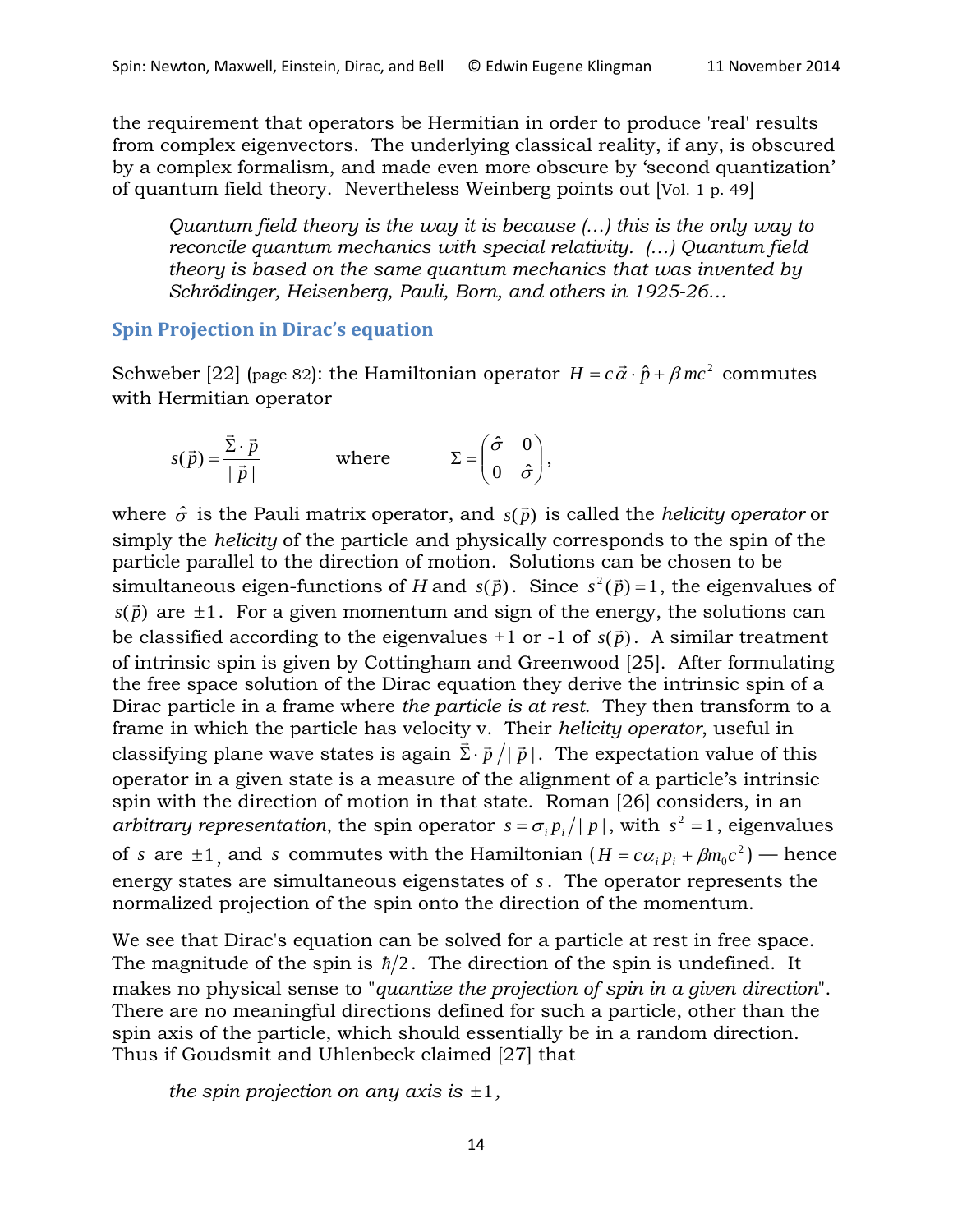this can only mean that a particle's spin establishes its own direction when at rest in free space. But if the particle is transformed to a frame in which it is in motion, a natural direction appears: the direction of the velocity, a meaningful direction to which to relate spin.

$$
\begin{array}{c|c}\n\hline\n\text{Spin} \\
\hline\n\sigma \cdot \mathbf{p}/2p = \frac{1}{2}\sigma_z \\
\hline\n\end{array}\n\qquad\n\begin{array}{c}\n\hline\n\text{Spin} \\
+\frac{1}{2} \\
\hline\n\end{array}\n\qquad\n\begin{array}{c}\n\hline\n\text{Spin} \\
-\frac{1}{2} \\
\hline\n\end{array}
$$

But how is the spin direction related to the particle's direction of motion? Assume that the directions are aligned. A particle approaches an observer, who observes clockwise or anti-clockwise spin; there are no other choices. As the *magnitude* of the spin does not vary, spin variation is completely specified by the *direction* of the rotation. It is this dichotomy that is the basis of the two eigenvalues associated with spin. In fact, Griffiths, [28] (page 221) points out that these Dirac spin eigenvalues have nothing to do with 'up' and 'down':

*Thus the four solutions are [equation (7.46)]. You might guess that*  $u^{(1)}$ *describes an electron with spin up, u<sup>(2)</sup> an electron with spin down, but this is not quite the case. For Dirac particles the spin matrices … are*

$$
\vec{s} = \frac{\hbar}{2}\hat{\Sigma} \qquad \text{with} \qquad \hat{\Sigma} = \begin{pmatrix} \sigma & 0 \\ 0 & \sigma \end{pmatrix} \tag{7.48}
$$

*and it's easy to check that*  $u^{(1)}$ *, for instance, is <u>not</u> an eigenstate of*  $\Sigma$ *<sub><i>z</sub>*.</sub>

*However, if we orient the z-axis so that it points along the direction of motion* (in which case  $p_x = p_y = 0$ ) then  $u^{(1)}$ ,  $u^{(2)}$ ,  $u^{(3)}$  and  $u^{(4)}$  are eigen*spinors of*  $s_z$  *:*  $u^{(1)}$  *and*  $u^{(3)}$  *are spin up, and*  $u^{(2)}$  *and*  $u^{(4)}$  *are spin down.* 

Thus FW-Dirac yields energy/momentum  $\vec{p}$  and spin  $\vec{\Sigma}\cdot\vec{p}\,/\vert\,\vec{p}\,\vert$  valid in all frames, at rest or in motion, in free space or in a field. They represent the physical fact that a particle has energy/momentum and spin, and the further fact that the spin has two possible values relative to the momentum. This is the only "spin projection" fact that is derived from Dirac's equation. Hence the belief that *spin up* and *spin down* are intrinsically meaningful is mistaken.

And Michael Scadron in *Advanced Quantum Theory* [29] (p 68 and 74) notes that

 $\varphi_R$  *is polarized right-handed, corresponding to helicity*  $\lambda = +1/2$ *, and*  $\varphi_L$  *is polarized left-handed, with*  $\lambda = -1/2$  *....* In particular, we further specify *these two component spinors as <u>helicity eigenstates</u>*  $\varphi^{(\lambda)}(\hat{p}) = |\hat{p}\lambda\rangle$  *and*  $\chi^{(\lambda)}(\hat{p})$  [...] obeying the eigenvalue equation,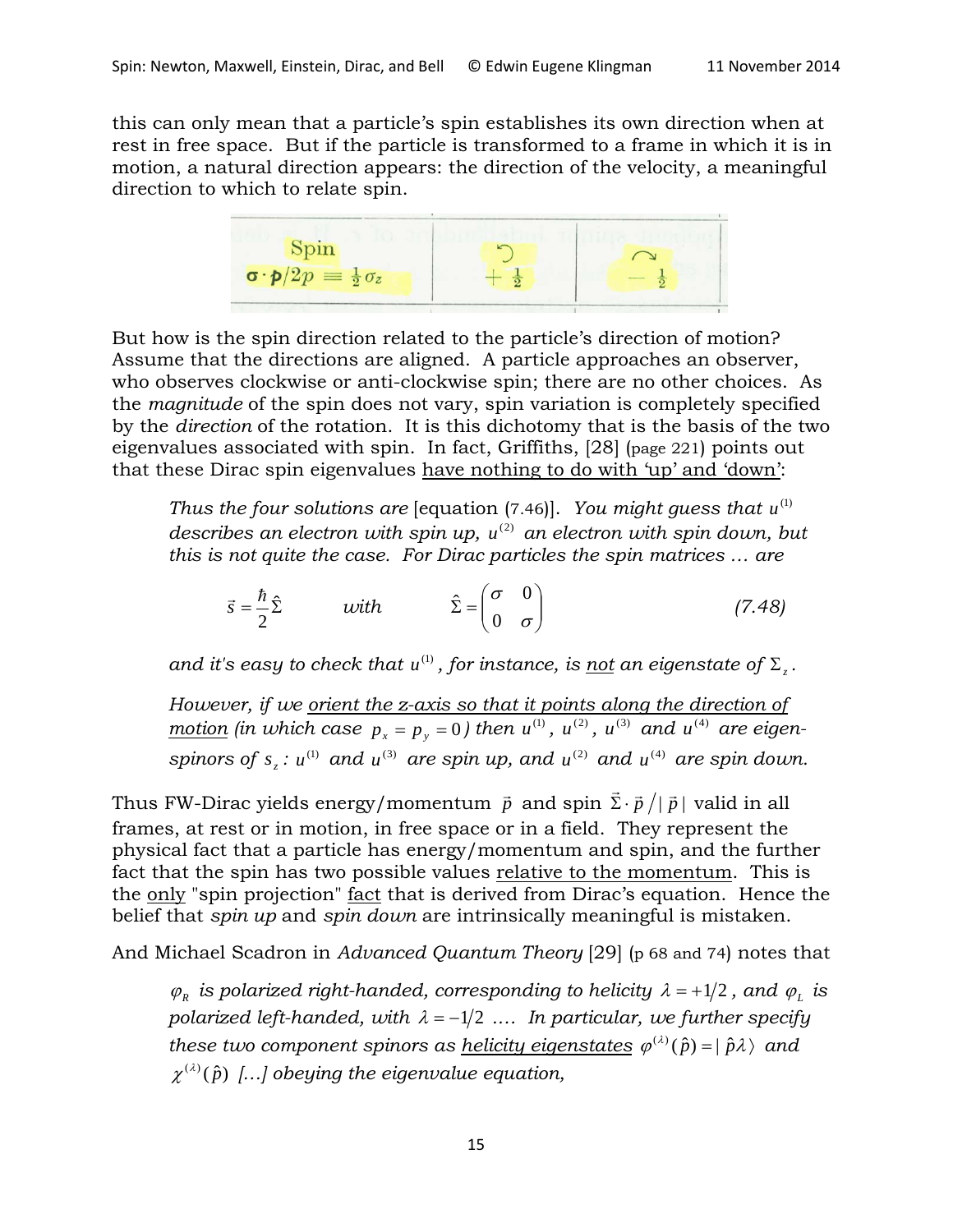$$
\hat{\sigma} \cdot \hat{p} \varphi^{(\lambda)}(\hat{p}) = \lambda \varphi^{(\lambda)}(\hat{p}) \tag{5.62}
$$

where  $\lambda = \pm 1$ , and I have suppressed the phase factor associated with  $\chi^{(\lambda)}$ represented by the rotated spinors (3.91) [...] The  $s = 1/2$  helicity rest-frame eigen-spinors for massive particles,  $\varphi^{(\lambda)}(\hat{p}) = |\hat{p}\lambda\rangle$ , obeying the above equation must also transform according to the irreducible representations of O(3). By going to Dirac's equation for spin, we have thus discovered the FW-based 'intrinsic' eigenvalue equation, which is the helicity eigenvalue equation:

$$
\hat{\sigma} \cdot \hat{p} | \hat{p}\lambda \rangle = \lambda | \hat{p}\lambda \rangle
$$

This is the fundamental spin eigenvalue equation for a relativistic particle. As Griffiths points out, it has nothing to do with 'up' or 'down'-spin unless one chooses up and down in the direction of the momentum vector. It exhibits *projection* in the direction of momentum, and explicitly shows that *spin states have two values* because they are helicity eigenstates, which appear clockwise or counterclockwise with respect to the momentum vector. *This* is the intrinsic eigenvalue equation that is being confused with the deflection measured by the Stern-Gerlach experiment.

## **The quantum machinery of spin in a local field**

The machinery of quantum mechanics is well adapted to specific field configurations. For example, one atom in the near field of another (a diatomic molecule) forms a harmonic oscillator with quantized energy states described by an eigen value equation. And a magnetic moment precessing in a *constant* magnetic field will possess two quantized energy levels,  $\pm \hbar \omega/2$ . So Bell can legitimately treat *precession in a constant field* as a 'quantum entity' in which  $\sigma \cdot B$  is meaningful and thus represent a magnetic moment precessing in a constant field as a quantum mechanical eigenvalue problem in which  $A = \hat{\sigma} \cdot \vec{B} = \pm 1$ .

But Trigg [24] (page 285) also states

*The case of a constant* […] *magnetic field is exceptional, since such a field does not exchange energy with the particle and the classification of the solution according to the sign of the energy remains valid. Apart from this exception, it is not clear that a single (closed) transformation can ever be sufficient.*

But in Stern-Gerlach the field is not constant, so Bell's insistence on  $A = \pm 1$  is incorrect, and it is the reason that he is unable to find a local classical system that yields quantum correlations. In the QSLR perspective, precession energy is not an eigenvalue; the particle exchanges energy among two energy modes: *precession* and *deflection*.

Although Bell's defenders reference *electron* spin, electrons will not work in the Stern-Gerlach apparatus; the charge of the particle must be neutral, so the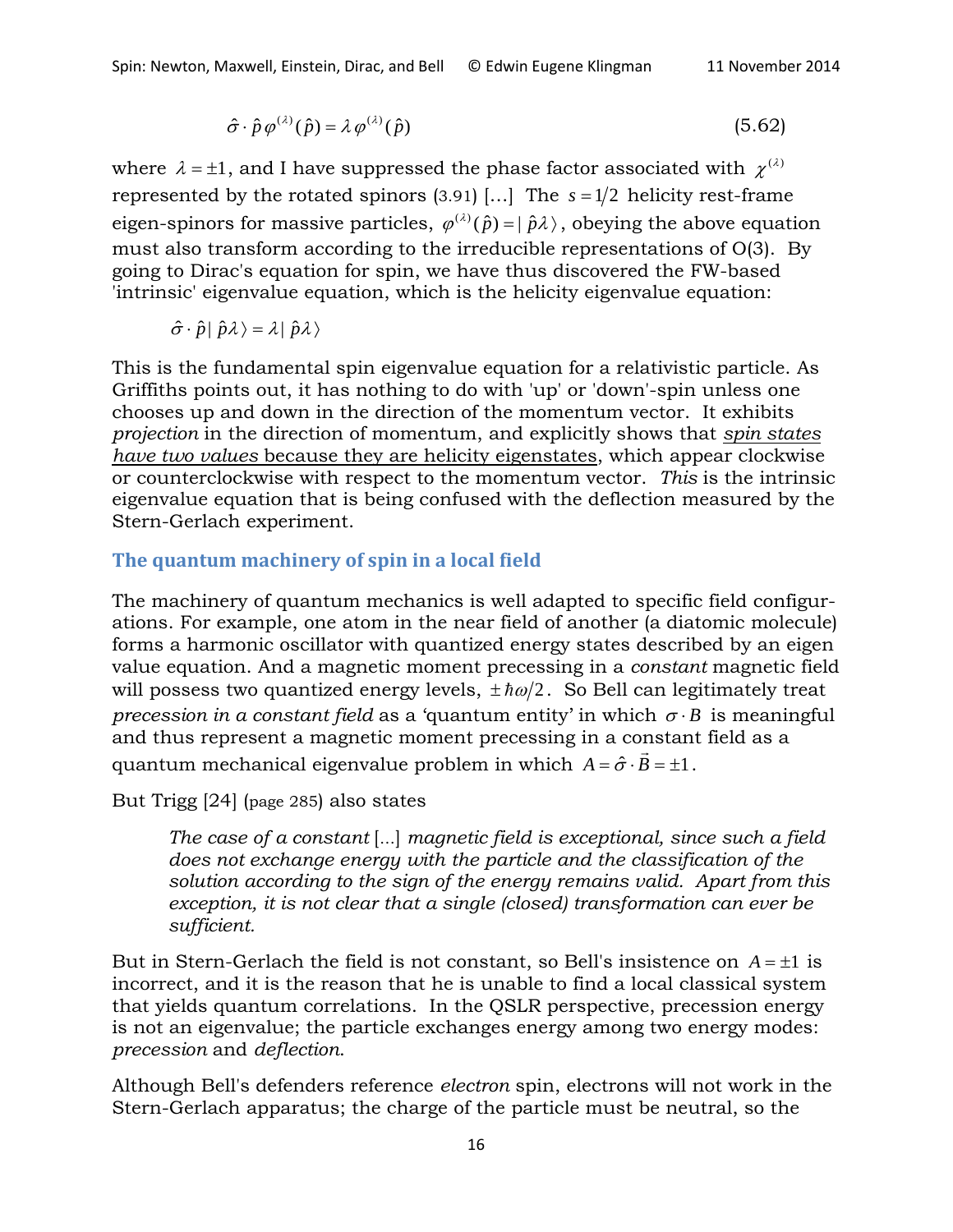electron is embedded in an atom, originally a silver atom. To this we add a constant magnetic field. Despite that we believe we are measuring the spin of the electron (the object of Dirac's equation) we are in reality measuring the interaction of electron with the nucleus and closed shells of other electrons and the interaction with the magnetic field, all of which fulfills the definition of a 'quasi-particle', although it is not usually labeled such.

While the term *quasi-particle* normally refers to a large number of particles [32], Lev Landau, ~1930, suggested physicists could

"*combine a particle and its interactions into one composite quasi-particle*."

So we can create *another* quantum system—effectively a *quasi-particle*—by treating the atom in a *constant* B field. Since the particle precesses in this constant field, and can be shown to have two energy states via a photon  $\hbar\omega$ , we can construct, per Susskind, *another* eigenvalue equation

 $\Sigma | \pm \rangle = \pm | \pm \rangle$ 

This is the eigenvalue equation describing the *precession states*  $|+\rangle$  and  $|-\rangle$ , not the particle *spin (helicity) states* per se. It is the equation that Bell limits  $\frac{\partial f}{\partial x}$  and the spin meadily states per set it is the equation that ben inners<br>his consideration to, by ignoring the field gradient,  $\vec{\nabla}(\vec{\mu} \cdot \vec{B})$ , and, thus, the  $\theta$ dependent force on the particle in the Stern-Gerlach apparatus.

**The two spin-based eigenvalue equations**

Having reviewed Dirac's theory for a particle at rest, a particle in motion, a particle in empty space (ignoring the field of gravity) and a particle in a field, we see that for a particle at rest ( $\vec{p} = 0$ ) in a vacuum the magnitude of spin is  $\hbar/2$ but there is no direction to which to relate the spin; it defines its own direction by its existence. If  $\vec{p} = 0$  then the energy term is  $\beta mc^2$ , and spin exists trivially. If we transform to a frame in which the particle is in motion ( $\vec{p} \neq 0$ ,  $\hat{p} = \vec{p}/|\vec{p}|$ ) then the projection eigenvalue equation is dichotomous,

*Helicity eigenvalue equation:*  $\hat{\sigma} \cdot \hat{p} | \vec{p} \lambda \rangle = \lambda | \vec{p} \lambda \rangle$ 

representing the fact that only two spin eigenstates have meaning, clockwise with respect to momentum or counterclockwise. This is the fundamental quantum mechanical eigenvalue equation for a particle with spin.

Now add a constant field ( $\vec{B} \neq 0$ ,  $\hat{B} = \vec{B}/|\vec{B}|$ ) with which the particle interacts. We now have a new dichotomous eigenvalue equation,

*Precession eigenvalue equation:*  $\hat{\sigma} \cdot \hat{B} | \pm \rangle = \pm | \pm \rangle$ 

representing the experimentally verified fact that the precession can be in state representing the experimentally vertice fact that the precession can be in state<br>+  $\vec{\mu} \cdot \vec{B}$  or  $-\vec{\mu} \cdot \vec{B}$ . In other words, when we add a constant field for the particle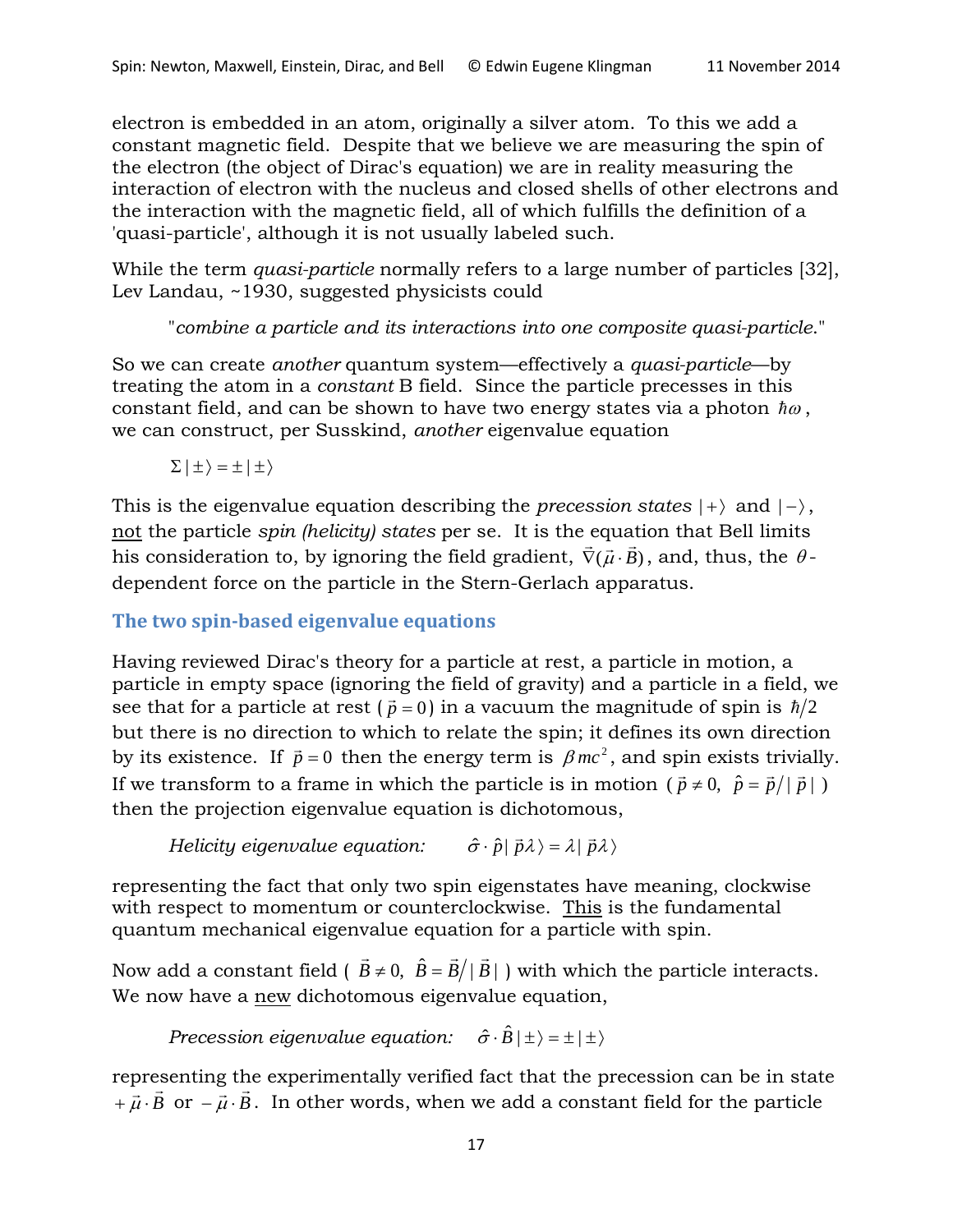to interact with, we have a *quasi-particle*, as defined. Although this usage is unorthodox, it is important to see that *particle plus constant field* is essentially a *quasi-particle,* with a new eigenvalue equation describing its quantum states.

## **The difference: Fundamental vs. Provisional**

The significance of this is that the quantum mechanical description of quasiparticles is provisional. If the interactions vanish, the fundamental particle still exists, and is still described by the *helicity eigenvalue equation*, but the interacting system (of particle plus field) no longer exists, and thus

#### *the precession eigenvalue equation vanishes!*

The next thing to understand is that we can remove the constant field either by deleting the B-field entirely or by making it a non-constant or inhomogeneous field. In either case *the dichotomous precession eigenvalue equation vanishes*.

*Bell and his defenders wrongly equate the fundamental helicity eigenvalue equation with the provisional precession eigenvalue equation, and so insist that the result of the Stern-Gerlach experiment must be A.) the eigenvalue, that is expected from B.) the idealized experiment. But the provisional precession eigenvalue equation ceases to be relevant (as a dichotomous equation implying* ±1*) when the particle traverses an inhomogeneous field, therefore the belief that the output must be*  $\pm 1$  *is mistaken.* 

Thus it is useful to consider the particle and its interactions with the constant magnetic field as a *quasi-particle,* to distinguish it from a fundamental particle. The quasi-particle has two states  $|+\rangle$  and  $|-\rangle$  and an eigenvalue equation:

 $\hat{\sigma} \cdot \vec{B} | \pm \rangle = \pm | \pm \rangle$ .

We call this the provisional *precession eigenvalue equation*, and contrast it with the fundamental *helicity eigenvalue equation:*

 $\hat{\sigma} \cdot \hat{p} | \hat{p} \lambda \rangle = \lambda | \hat{p} \lambda \rangle$ ,

which is the FW-Dirac equation for a fundamental particle with spin.

Another way of seeing this is simply to recognize that the energy term  $-\vec{\mu}\cdot\vec{B}$ applies only to the particle in a homogeneous field. The Hamiltonian for an applies only to the particle in a homogeneous field. The Hammonian for an<br>inhomogeneous field requires another energy term,  $\vec{\nabla}(\vec{\mu} \cdot \vec{B}(\vec{x})) \cdot d\vec{x}$ . This term is position dependent and will not yield simple ±1eigenvalues. It is missing in Bell's equation because he chose to suppress all  $\theta$ -dependent physics.

## **The logic of the 'eigenvalue' argument**

So if we assume that angle  $\theta$  changes as the particle traverses the non-uniform field, the quasiparticle eigenvalue equation, describing precession in a constant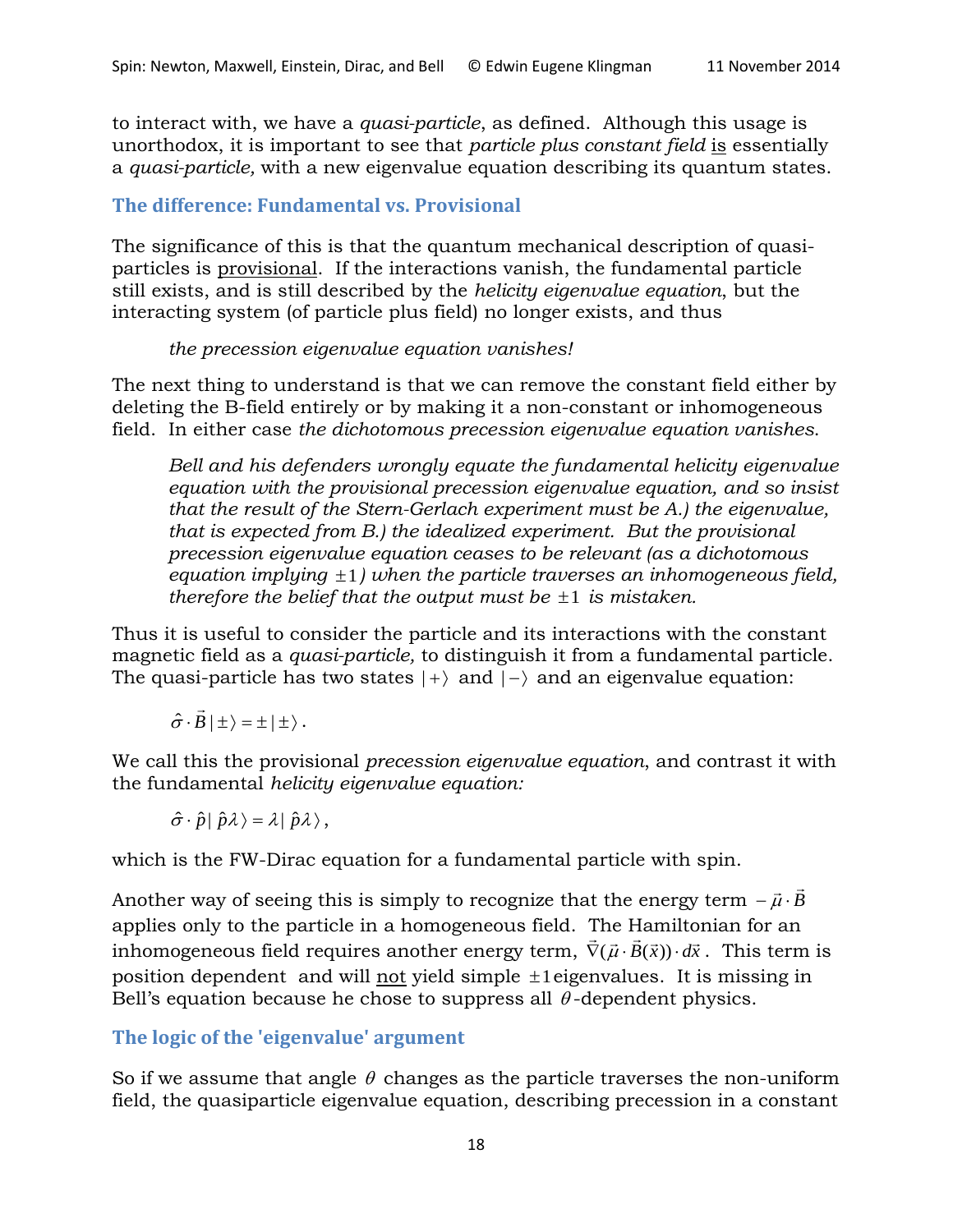field, is *not* preserved, as the system it is describing (precessing moment plus field) undergoes change. Thus the argument that deflection of particles in a Stern-Gerlach apparatus must be  $\pm 1$  because of 'eigenvalues' is false.

It is perfectly encapsulated in Susskind's treatment of spin:

- *1. The measured values are always* ±1
- *2. We can construct an eigenvalue equation:*  $\Sigma | \pm \rangle = \pm | \pm \rangle$
- *3. Therefore the measured values must be* ±1

This is circular logic which collapses if θ changes, as the *Energy-Exchange theorem* says  $\theta$  must. But the root problem is confusion of this provisional precession eigenvalue equation with the fundamental FW-Dirac helicity eigenvalue equation.



# **Summary: 50 years of Bell's theorem**

On the 50 year anniversary of Bell's theorem, in a special issue, [33], Wiseman proclaims:

*"Bell's theorem is the most profound ramification of quantum theory that has been experimentally confirmed."*

Yet Brukner notes "*there still remains a controversy about its implications*." Nevertheless, all authors appear to accept that Bell proved that

*"No local deterministic hidden variable theory can reproduce all the experimental predictions of quantum mechanics.",*

specifically, statistical predictions,  $-\vec{a}\cdot\vec{b}$  . However, as Werner points out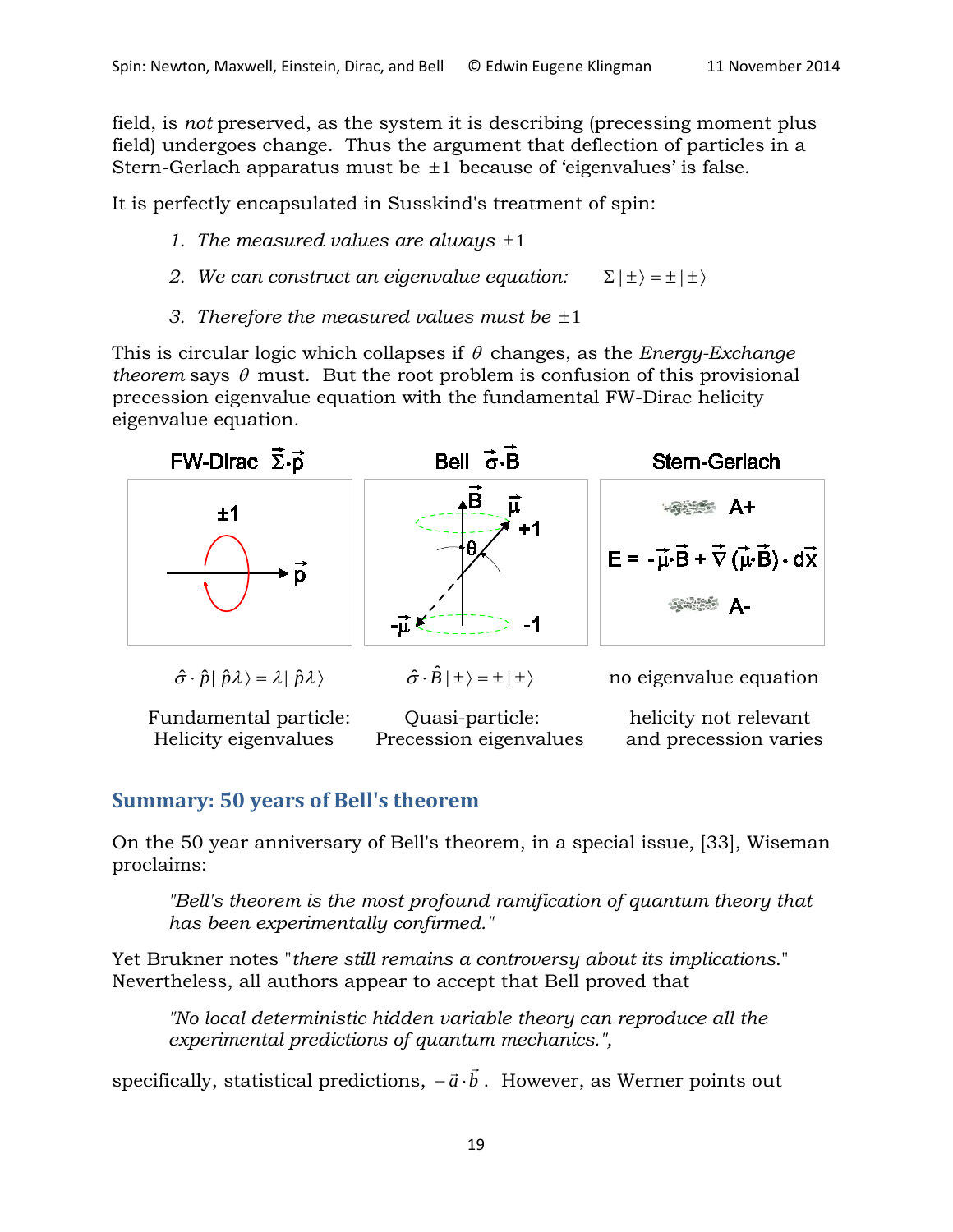*"When my interpretation of quantum mechanics forces me to introduce theoretical entities about which nothing concrete and nothing intelligent can be said, I would take this is a hint that something might be wrong with that interpretation."*

These brief quotes are intended to convey the significance of Bell's theorem to physics and the fact that "*50 years later, not all issues are settled*."

I have noted that some claim Stern-Gerlach is not fundamental to Bell, but Bertlmann (of the singlet socks) states:

*"In such a Bohm-EPR set up…the spin measurement… performed by a Stern-Gerlach magnet along some direction a is described by the operator*   $\vec{\sigma}_A \cdot \vec{a}$  and yields the values  $\pm 1$ . … Consider a spin measurement along *some direction n*

 $\vec{\sigma} \cdot \vec{n} | \pm \vec{n} \rangle = \pm | \pm \vec{n} \rangle$ 

 $where$   $|\pm \vec{n}\rangle$  are the eigenstates of operator  $\vec{\sigma}\cdot\vec{n}$  measuring the spin."

In QSLR [3] I analyze the fact that Bell suppressed the physics of Stern-Gerlach by removing the  $\theta$ -dependence, specifically replacing  $\vec{F} \cos \theta$  by  $\vec{F} \cos \theta / |\cos \theta|$ . I present and prove the *Energy-Exchange theorem* that implies the precession energy will contribute to deflection energy in  $\theta$ -dependent fashion, and yields variable Stern-Gerlach outputs not equal to  $\pm 1$ , which aligns the spin with the local field. This is *not* the usual interpretation of spin dynamics and leads to a local model that violates Bell's theorem.

Whereas I claim that a local deterministic (classical) model should not be constrained by quantum conditions  $(A = \pm 1)$ , Bell's defenders insist that even a classical model must satisfy the quantum eigenvalue equation above, and reference Dirac's equation as the quantum 'source' of spin.

The goal of this paper is to refute this argument, which I do by analyzing both relativistic (Dirac) and nonrelativistic (Stern-Gerlach) eigenvalue equations. By reviewing standard QM and QFT texts I establish that the Dirac equation, per se, does not lead to a spin eigenvalue equation, due to mixing of the four component wave function. But the Foldy-Wouthuysen (integral) transformation leads to a fundamental two component helicity equation

 $\hat{\sigma} \cdot \hat{p} | \pm \vec{p} \rangle = \pm | \pm \vec{p} \rangle$ ,

with two eigenvalues,  $\pm 1$ . But these eigenvalues have nothing to do with 'spin up' or 'spin down' unless 'up' is chosen as the particle momentum direction.

Thus Dirac's helicity eigenvalue equation has a superficial resemblance to Pauli's spin eigenvalue equation, but is, in reality, quite different. To see this we note that helicity is a fundamental characteristic of particle spin, with or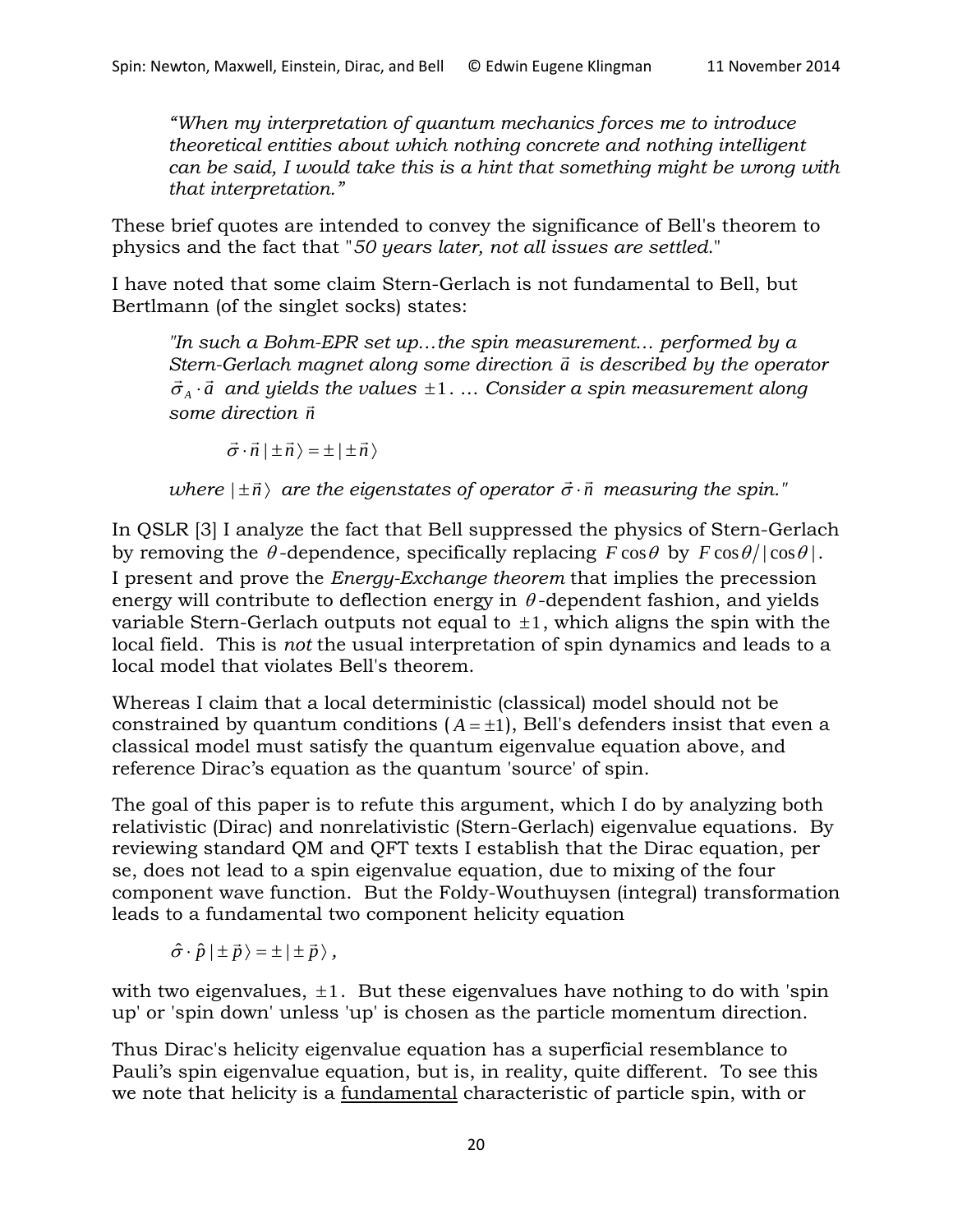without fields, whereas Bell's eigenstates are provisional "precession" eigenstates that have meaning only in a constant magnetic field. This precession eigenvalue equation is

$$
\hat{\sigma} \cdot \hat{B} \mid \pm \vec{B} \rangle = \pm \mid \pm \vec{B} \rangle
$$

which is mathematically identical to the helicity equation but is physically significantly different. The difference is summarized as *fundamental* versus *provisional*. Helicity is intrinsic to all particles with spin one-half. Precession is a stable phenomenon that exists only when such particles are in a constant magnetic field. Bell, by suppressing the  $\theta$ -dependence, assumes that

$$
E = -\mu \cdot \vec{B} + \vec{\nabla}(\vec{\mu} \cdot \vec{B}) \cdot d\vec{x} \quad \Rightarrow \quad -\vec{\mu} \cdot \vec{B} \quad \cong \quad \hat{\sigma} \cdot \hat{B}
$$

But this condition is incompatible with Stern-Gerlach, as the deflection derives  $\vec{D}$  at this condition is incompatible with stern-defiaen, as the deficition defives only from the  $\vec{\nabla}(\vec{\mu} \cdot \vec{B})$  term. The consequence of Bell's erroneous assumption is the simple fact that when the constant field is removed (or made non-constant) the provisional precession eigenvalue equation ceases to have two eigenvalues, ±1, and Bell's theorem is falsified, by a classical (local realism) model that does *n*, and ben's incorem is faismed, beta and ben's incore all about  $\vec{a} \cdot \vec{b}$ .

Bertlmann notes that, after studying Bohm's quantum mechanics,

*"John told me once:*

*'At the beginning I just played around to get simple relations which would give a local account for the quantum correlations but everything I tried didn't work. So I felt it couldn't be done and then I constructed an impossibility proof."*

This is consistent with Bertlmann's claim that Bell's maxim was:

*"Always test your general reasoning against simple models."*

But it is not compatible with Einstein's maxim:

*"As simple as possible, but no simpler."*

Bell oversimplified by suppressing the physics of the phenomena and by ignoring the physical difference between the *fundamental helicity* and the *provisional precession*:

 $\hat{\sigma} \cdot \hat{p} | \pm \vec{p} \rangle = \pm | \pm \vec{p} \rangle$   $\neq$   $\hat{\sigma} \cdot \hat{B} | \pm \vec{B} \rangle = \pm | \pm \vec{B} \rangle$ 

The apparent *mathematical* equivalence (for constant  $\vec{p}$  and constant  $\vec{B}$ ) does *not* imply *physical* equivalence; one is fundamental, one is provisional.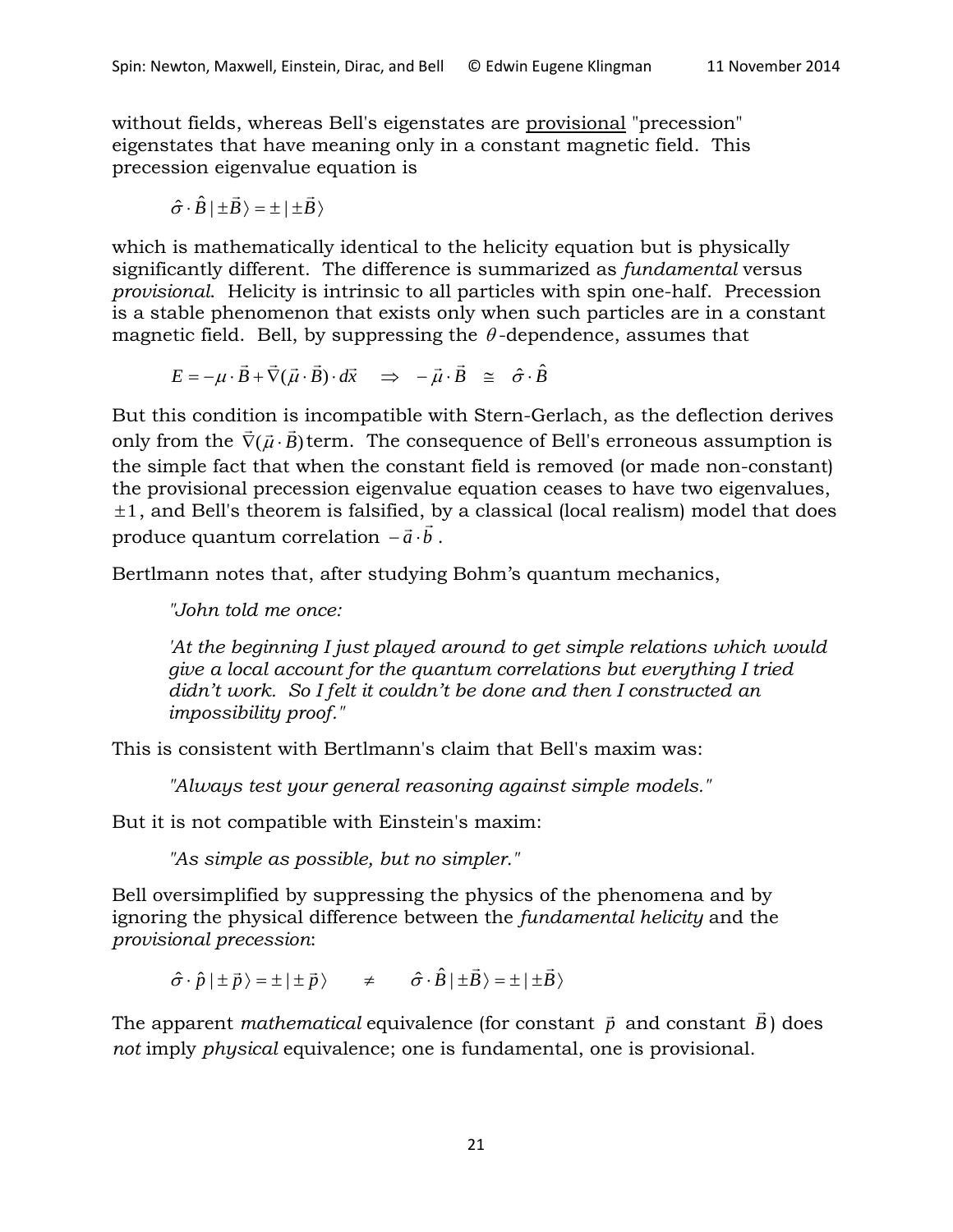For fifty years physicists have believed that local realism (classical) models cannot reproduce quantum statistical correlations. In my next paper I will exhibit a counterexample: a local realism model that *does* yield *a b* <sup>−</sup> <sup>⋅</sup> .

### **Acknowledgments**

I thank Dick Zacher for being willing to play the part of *chief Bell defender*, Monty Frost, for being willing and able to defend my theory, Bob Rader, who has searched for precedents and has so far found none, and Gordon Watson, who has developed the most relevant formalism to link quantum states with classical precursors.